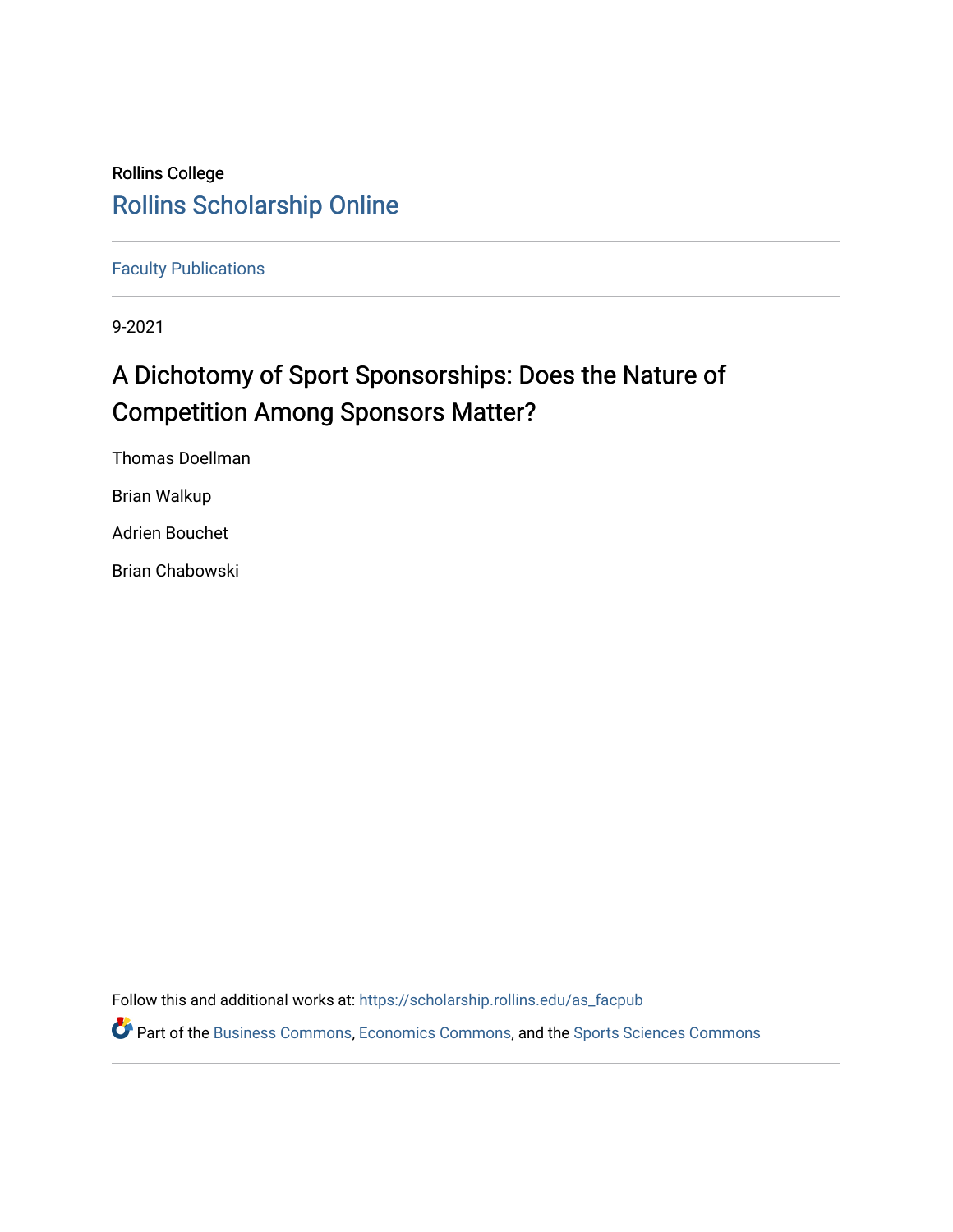# A Dichotomy of Sport Sponsorships: Does the Nature of Competition Among Sponsors Matter?

# Thomas W. Doellman<sup>1</sup>, Brian R. Walkup<sup>2</sup>, Adrien Bouchet<sup>3</sup>, and Brian Chabowski<sup>4</sup>

## **Abstract**

In this paper, we argue that the firm value implications of sport sponsorships for sponsors may depend on the competitive environment during the bidding process for different types of sponsorships. More specifically, we contend that the bidding environment for professional football (soccer) kit sponsorships represents a form of common value auction, while the bidding environment for corporate logo sponsorships on teams' shirts does not. As common value auctions are prone to winner's curse, the firm value implications should be different for kit sponsorship announcements than for shirt sponsorship announcements. Our results suggest that shareholders indeed perceive the value derived from kit and shirt sponsorships differently, resulting in the predicted distinction in their impact on sponsors' firm value. This study sheds light on conflicting results on firm value implications of sport sponsorships in the prior literature and provides rich areas for future research.

*Keywords***:** sponsorship; shareholder wealth; stock prices; event study

Draft: April 29, 2021

<sup>1</sup>Contact: John Cook School of Business, Saint Louis University, Davis-Shaughnessy Hall, 3674 Lindell Blvd, St. Louis, MO, 63108. [tdoellma@slu.edu,](mailto:tdoellma@slu.edu) 314.977.3815.

<sup>2</sup>Contact: Crummer Graduate School of Business, Rollins College, Crummer Hall, 1000 Holt Avenue, Winter Park, FL, 32789. [bwalkup@rollins.edu,](mailto:bwalkup@rollins.edu) 407.691.1229.

<sup>3</sup>Contact: Collins College of Business, The University of Tulsa, Helmerich Hall, 800 South Tucker Drive, Tulsa, OK, 74133. [adrien-bouchet@utulsa.edu,](mailto:adrien-bouchet@utulsa.edu) 918.631.2943.

<sup>4</sup>Contact: Collins College of Business, The University of Tulsa, Helmerich Hall, 800 South Tucker Drive, Tulsa, OK, 74133. [brian-chabowski@utulsa.edu,](mailto:brian-chabowski@utulsa.edu) 918.631.2953.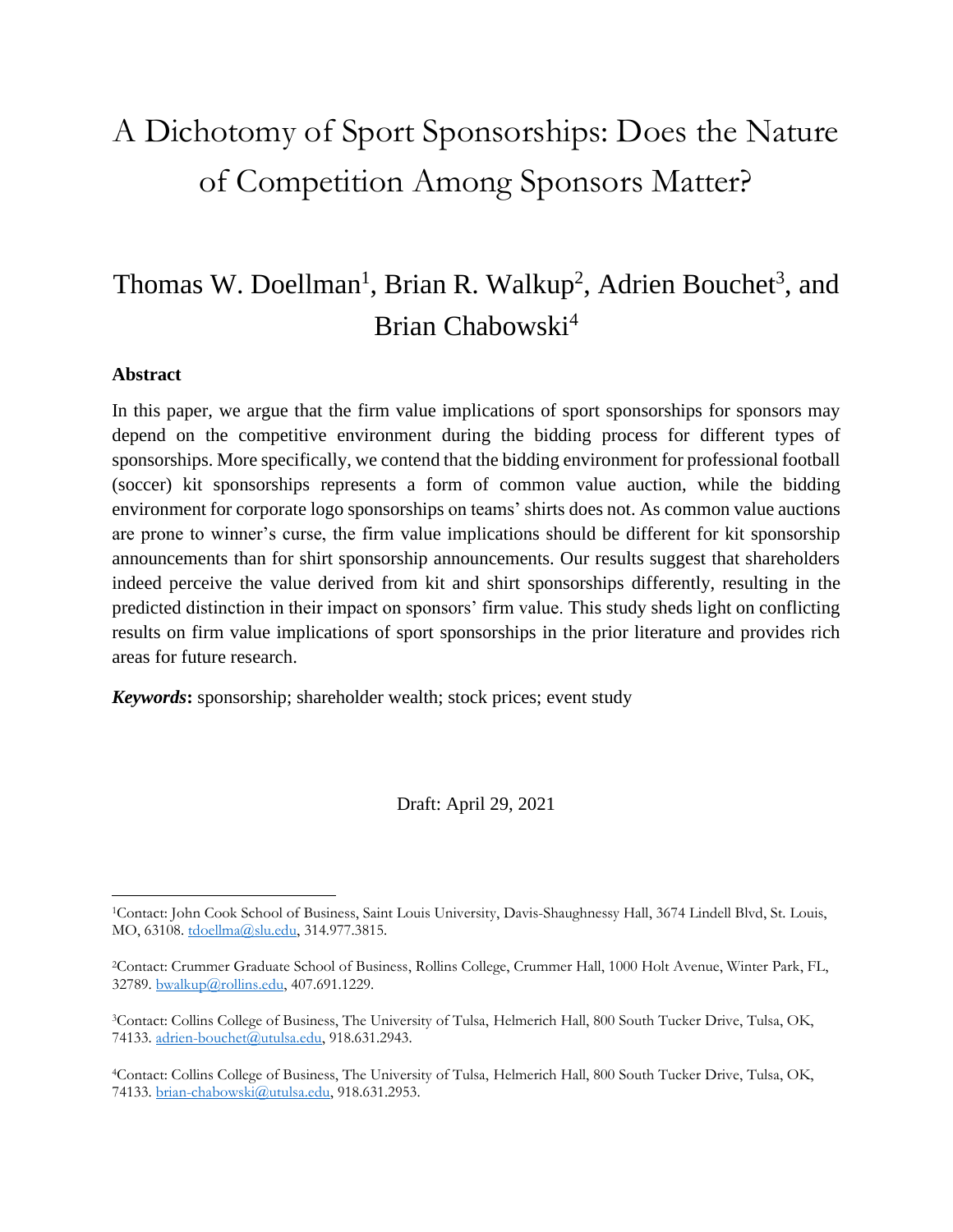The sport sponsorship market is substantial and growing.  $IEG -$  the industry leader in sponsorship research – notes that the total spending by firms on all sponsorships in 2018 was estimated to be \$23.1B in North America and \$62.7B worldwide. Sport sponsorships accounted for over 75% (\$17.5B) of this spending in North America and over 70% (\$45.2B) worldwide. It is not surprising then that a steady stream of recent academic research has analyzed the impact of sport sponsorships on sponsors' firm value (Bouchet, Doellman, Troilo, & Walkup, 2015; Bouchet, Doellman, Troilo, & Walkup, 2017; Clark, Cornwell, & Pruitt, 2009; Cornwell, Pruitt, & Clark, 2005; Hino & Takeda, 2020; Jensen, 2016; Jensen & Cobbs, 2014; Jensen, Cobbs, & Turner, 2016; Mori, Morino, & Takeda, 2020).

Prior studies have analyzed a plethora of sport sponsorships, such as those involving individual athletes, the Olympic Games, auto racing events, the Super Bowl, and international football (commonly referred to as soccer in the United States) matches. However, the analyses of these sponsorships have largely been conducted with little consideration for how distinct types of sport sponsorships may be viewed differently and, therefore, valued differently by firm stakeholders. Thus, the prior literature provides little clarity on why some sport sponsorships have been found to be value enhancing or value neutral while others have been found to decrease firm value. The primary objective of this paper is to shed light on this important, yet unaddressed, issue.

The value proposition of sport sponsorships to firms is best exemplified by the proportion of total sponsorship spending going to sport sponsorships mentioned above. This value proposition can lead to fierce competition among prospective sponsors for the right to sponsor influential sports entities and sporting events. The most obvious source of value is the increased visibility of the sponsoring entity's brand during competitions that are frequently televised globally. For instance, the 2018 championship match of the men's FIFA World Cup, an international football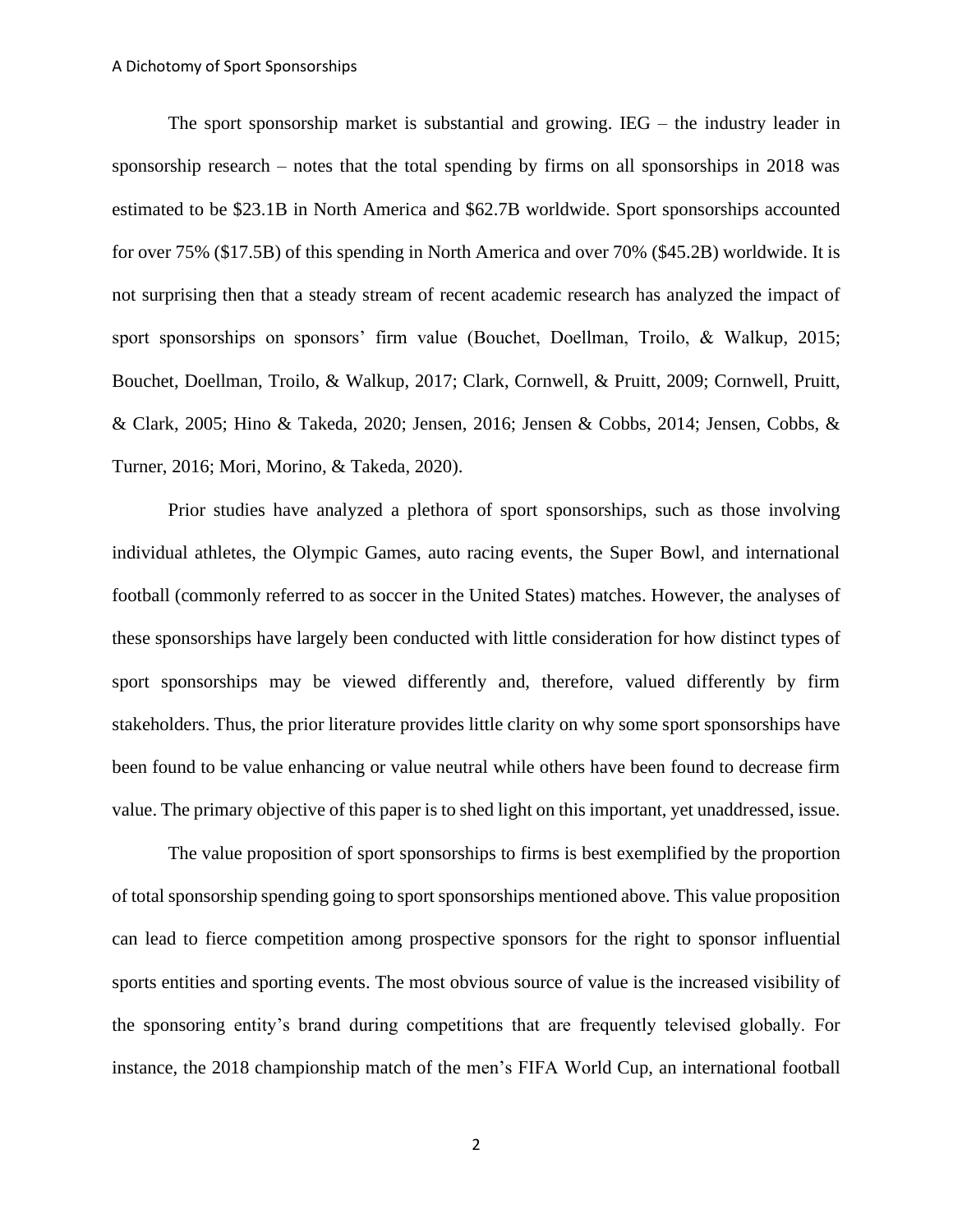#### A Dichotomy of Sport Sponsorships

competition held every four years in which each team represents its country, attracted a viewing audience of more than 1.1 billion people worldwide (Richter, 2020). But the value proposition of sport sponsorships extends far beyond visibility via media channels. Sponsors of team jerseys and apparel can benefit directly from the purchase of such apparel by the team's fans and indirectly by those fans wearing that apparel in public. In 2018, Cristiano Ronaldo signed a contract valued at €99.2 million with the Italian futbol club Juventus – whose kit rights are owned by Adidas – and the club sold 520,000 shirts bearing his name within 24 hours. It is estimated that those purchases translated to a tangible  $\epsilon$ 60 million in sales for Adidas (Hess, 2018) and an intangible amount of value derived from the visibility of the Adidas logo on those shirts worn by fans worldwide. Sponsors can have much more specific strategies in mind as well. Chevrolet - an American automobile manufacturer – invested \$560 million in its sponsorship of the English football club, Manchester United, with the stated objective of increasing it brand recognition and sales in Southeast Asia, a region where the club enjoys a strong following (Automotive News, 2014).

While it is clear sponsors place a high value on sport sponsorships, the shareholder value implications of acquiring these sponsorships are an entirely different story as the price paid for the sponsorship relative to the benefits expected determines the sponsorship's impact on firm value. This fact motivates the growing interest in better understanding the firm value implications of sport sponsorships. As noted above, numerous studies have attempted to shed light on this important topic, but they have mostly ignored the fact that the amount paid for a sponsorship is impacted by the nature of the competitive bidding process between the firms vying for the sponsorship. By examining the competition among sponsors for different types of sponsorships, we attempt to shed light on why the firm value implications of sport sponsorships may vary as demonstrated in the prior literature.

3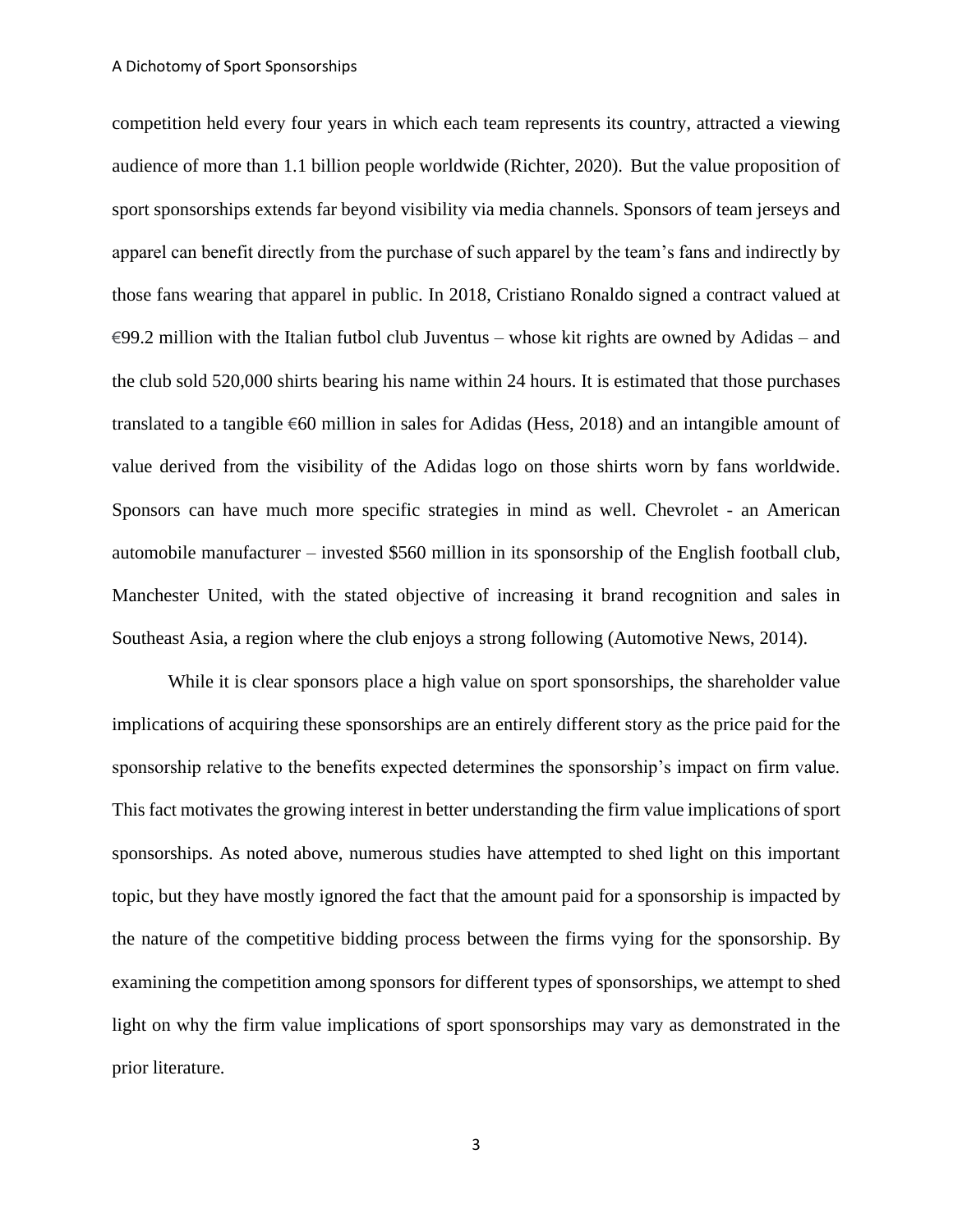Specifically, in this paper we consider the winner's curse theory (Capen, Clapp, and Campbell, 1971) and how it might help explain variation in firm value implications of sport sponsorships. This theory assumes that when entities bid against one another in an auction format, the firm that estimates the intrinsic value of the underlying asset to be the greatest will win the auction, as they are likely to submit the highest bid. In such a scenario, if the intrinsic value of the asset is unknown but similar for the parties involved in the auction (known as a common value auction), then it is increasingly likely that the winning bidder will have overpaid in the auction – known as "the winner's curse". Clearly, a sport sponsorship has an unknown intrinsic value to prospective sponsors at the time of the bidding. More importantly, we will argue that the intrinsic value of a sport sponsorship to the prospective sponsors is similar in some instances (i.e. a common value auction), but not in others. Thus, winner's curse will apply to the bidding process for some types of sponsorships and not others.

While prior studies recognize that the sponsor firm value implications are a net effect of both the benefits received and the costs paid for the sponsorship, they have not considered that the costs may differ based on the competitive nature of the bidding process among prospective sponsors. This is where our study notably differentiates itself from prior studies in this literature (see, e.g., Bouchet et al., 2015; 2017; Clark et al., 2009; Cornwell et al., 2005). The purpose of our study is to examine the bidding process for sport sponsorships and its implications for sponsor firm value in an attempt to deepen our understanding of prior findings in the literature and to motivate new opportunities for future research. In addition, our results have broader appeal as the findings are likely generalizable to non-sport related sponsorships, again motivating more opportunities for future research.

#### **Literature Review and Hypothesis Development**

4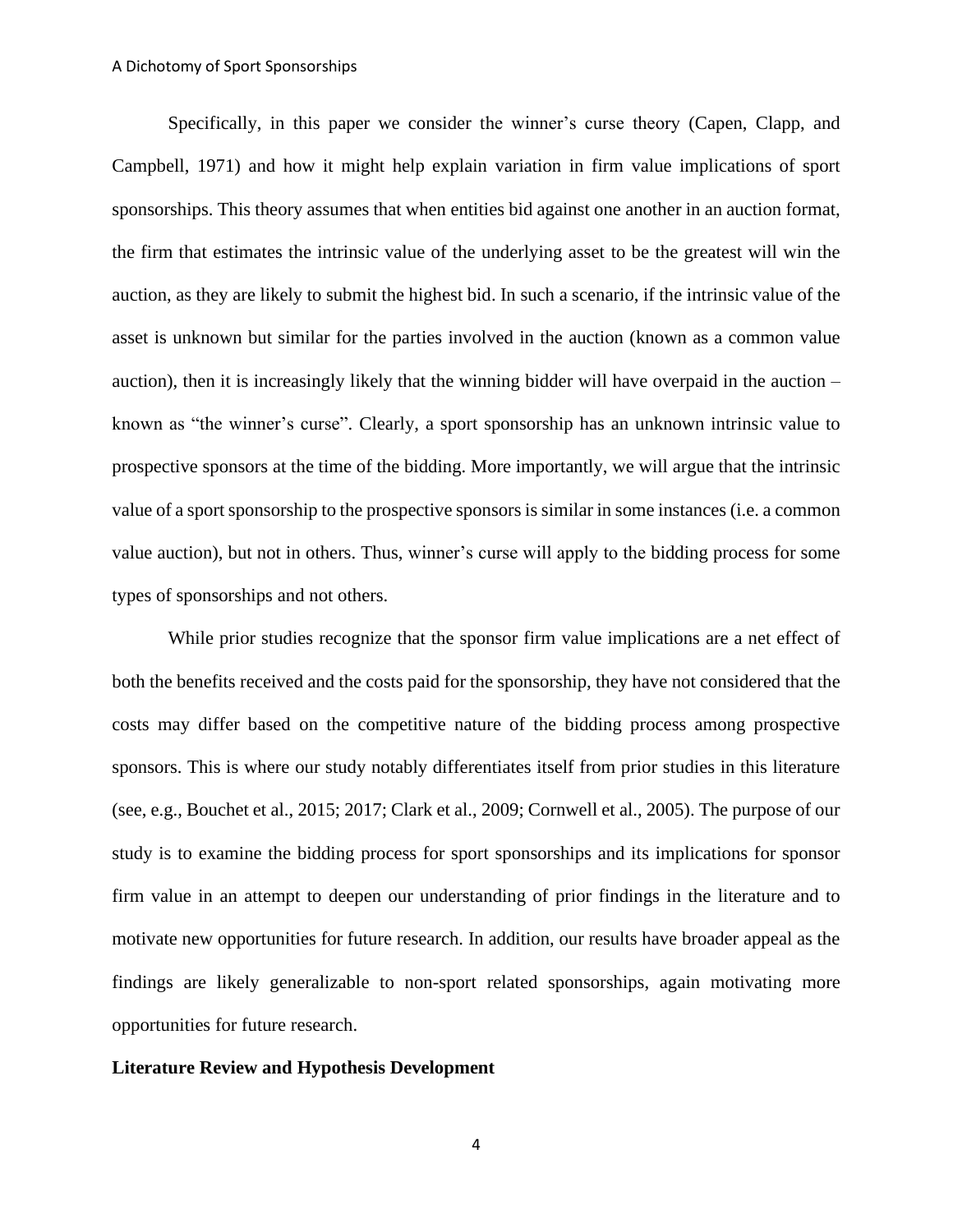## *Firm Value Implications of Sport Sponsorships*

Sponsorship has been defined as the "provision of assistance, either financial or in-kind, to any activity by a commercial organization for the purpose of achieving commercial objectives" (Meenaghan 1983). Sponsorships between firms and sport properties have become an effective vehicle for mainstream marketing communications and as a means to a sustained competitive advantage (Amis, Pant, & Slack, 1997; Amis, Slack & Berrett, 1999; Cornwell, Weeks, and Roy 2005). This is, at least in part, because sport sponsorships have proven effective at delivering access to targeted audiences coveted by firms. This point is made clear in numerous academic studies and by the greater than 70% allocation of the total sponsorship market to sport sponsorships stated above (Preuss 2004; Quester & Farrelly 2006; Ladousse, 2009).

Prior research has documented sponsorships as co-marketing alliances (Farrelly & Quester, 2005) and noted their strategic importance (Demir & Soderman, 2015). This research has primarily stated that for these alliances to be effective both the sponsoring firm and the sponsored entity must establish a deep commitment that relies on "strategic compatibility, goal convergence, commitment, and satisfaction" (Farrelly & Quester, 2005, p.55). This has led sponsors to establish alliances which take advantage of specific marketing channels. For example, in a case study by Ladousse (2009), the author explored Chinese computer manufacturer Lenovo and its sport sponsorship relationships with both the International Olympic Committee and Formula One Racing. Focusing on how the computer firm gained a competitive advantage over its rivals, Lenovo determined "its unique identity as a 'new world company', with a distinctive, 21<sup>st</sup> century approach to its business and its customers" allowed it to gain a competitive advantage over rival manufacturers (p.200). These sponsorships allowed Lenovo to highlight its "worldsourcing" business strategy on a global stage.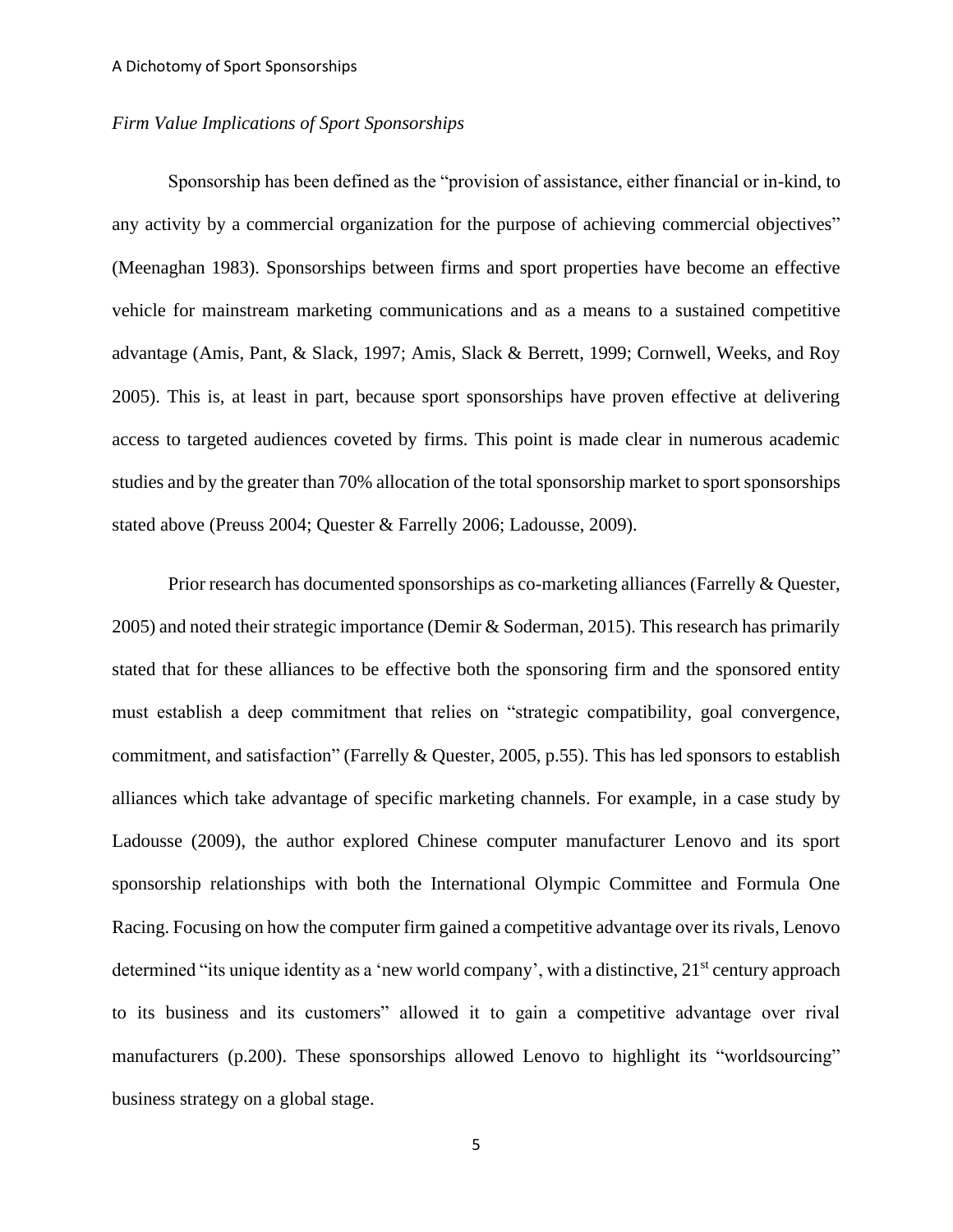One marketing channel that can bring increased exposure to sponsors is the sponsorship of high-profile sport entities. An early event study analyzing sponsorship of professional sport arenas and the Olympic Games found a positive impact on sponsors' firm value (Mishra, Bobinski, & Bhabra, 1997). Studies by Mizyazaki and Morgan (2001) and Farrell and Frame (1997) both examined the impact of sponsorships involving the 1996 Summer Olympics in the United States and found opposite results. Mizyazaki and Morgan (2001) attributed sponsorships to an increase in sponsor firm value while Farrell and Frame (1997) found the relation to be negative. Berman, Brooks, and Davidson (2000) found no significant effect on the overall Australian stock market upon the announcement that Sydney would host the 2000 Olympics. Meanwhile, Cornwell et al. (2005) found a positive relation between announcements of "official product" sponsorships associated with the five primary professional sports leagues in the United States (i.e. NFL, NBA, NHL, PGA, and MLB) and sponsor firm value. However, Clark et al. (2009) analyzed title event sponsorship announcements associated with professional tennis tournaments, NASCAR races, and US college football bowl games and found no significant effect on sponsor firm values.

In general, the findings of studies analyzing the impact of sport-related sponsorships on sponsor firm value are mixed. This is no different for more recent studies (Bouchet et al., 2015; 2017). An explanation for these mixed results is currently lacking in the literature and a comparison across these studies is difficult considering the firm value impact of sponsorships involving individual clubs and athletes, title events, and sports leagues may not be comparable as they may constitute sufficiently different types of sponsorships. In this study, we examine the implications of sport sponsorship on firm value from a previously unexamined perspective in an attempt to provide a better understanding of the relationship. We utilize a unique data set that allows us to categorize a sample of sponsorships of the same sport entity type into two distinct groups. More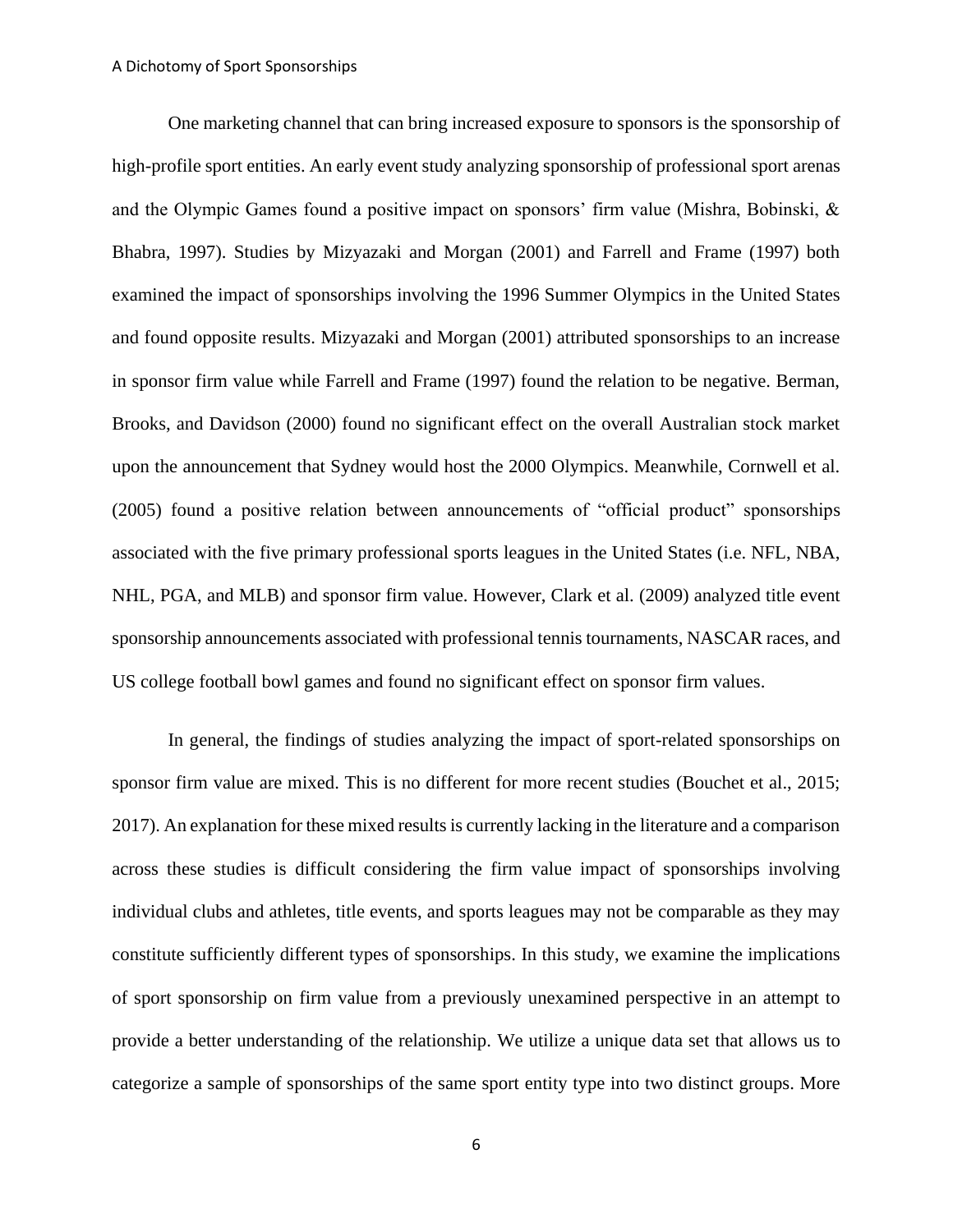importantly, we argue these two types of sponsorship may in fact result in differing effects on sponsor firm value, helping to explain why mixed results in the extant literature exist.

## *Winner's Curse*

Capen, Clapp, and Campbell (1971) are credited with originating the winner's curse theory while studying the firm value implications of oil lease auctions on the companies winning the auctions. Prior to the study, there was confusion as to why oil companies generally experienced low equity returns (i.e. the financial markets reacted unfavorably to the acquisition of the oil lease) following acquisitions in oil lease auctions. The authors argued that the lower than expected returns were a rational outcome of the form of bidding process inherent to these oil lease acquisitions. In explaining the rationale for this outcome, the authors point out that all firms bidding for these oil leases should reasonably receive the same value from the asset, constituting a form of auction known as a common value auction (Kagel & Levin, 1986). Under this scenario, since each bidder forms its own estimate of the asset's intrinsic value, the eventual winner of the bidding process is likely to be the bidder with the highest intrinsic value estimate. Given the difficulty in estimating the intrinsic value of the asset, there will be inherent variance in the bidders' estimates. As such, some bidders are likely to overestimate the intrinsic value of the asset, even if firms build in some room for error in their bids. Thus, there exists a reasonable probability that the winner of the bid will overpay for the asset. This adverse selection leads to what is termed the winner's curse, as the winning bidder is likely to be perceived as having overpaid for the asset (Kagel & Levin, 1986).

While the winner's curse concept was developed to better understand outcomes in oil lease auctions, it has been shown to have wide applicability across a number of situations across disciplines. For example, prior studies examine the potential for winner's curse in eBay auctions (Bajari & Hortaçsu, 2003), art auctions (Goetzmann & Spiegel, 1996), and in the baseball free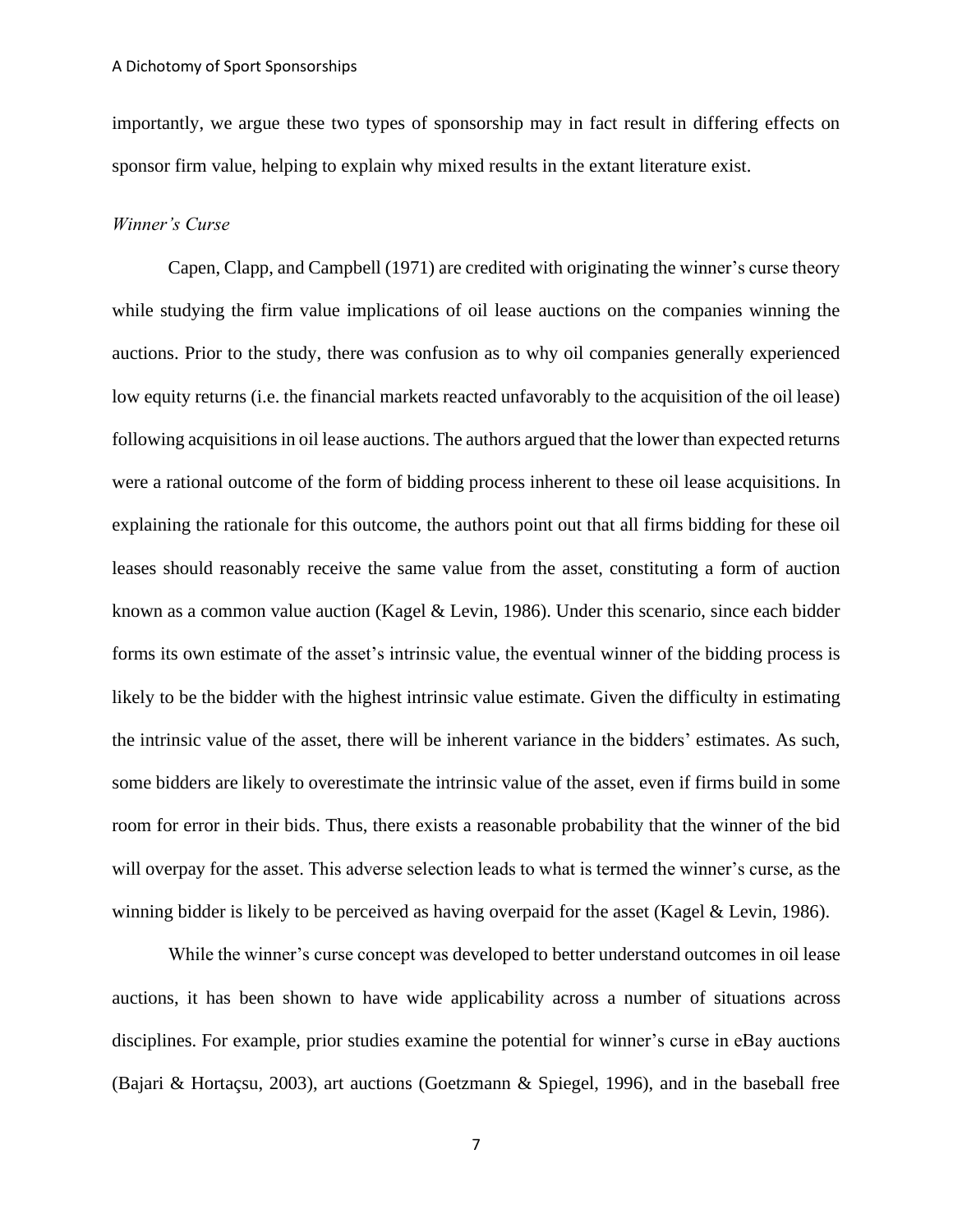agency market (Cassing and Douglas, 1980). There have been a number of studies within the finance discipline that study the existence of winner's curse and its impacts on corporate takeovers (Varaiya & Ferris, 1987; Boone & Mulherin, 2008), bank lending (Von Thadden, 2004), and initial public offerings (Keloharju, 1993; Levis, 1990).

Given that different types of sport sponsorships may result in differences in the nature of the bidding process for such sponsorships, the winner's curse theory may help explain why prior studies have found sport sponsorships to be value-enhancing, value-neutral, and value-destroying. While such a finding would help to better understand the value dynamics of sport sponsorships, it would also serve to extend the findings of the literature on winner's curse by applying it to the bidding process for sport sponsorships.

## *Hypotheses Development*

Our analysis focuses on sponsorships between leading professional football (referred to as soccer in the United States) clubs and their sponsors. This is a particularly interesting sport sponsorship market to study as the sponsorship of professional football clubs is one of the highest grossing sport sponsorship markets globally, and it is the highest grossing sport sponsorship market in Europe (Richter, 2020). Specifically, the sport sponsorships we analyze include the sponsoring of club kits (the brand of the shirts, shorts, and socks worn by the club) and corporate logo sponsorships on the jersey itself (typically a large logo on the players' chests). We will refer to the former as "kit sponsorships" and the latter as "shirt sponsorships". As will be explained below, we argue that kit sponsorships represent a common value auction and are subject to winner's curse. On the other hand, shirt sponsorships do not represent a common value auction and are, therefore, not subject to winner's curse. Given the distinction between these two types of sponsorship, one should expect these sponsorships to have different firm value implications for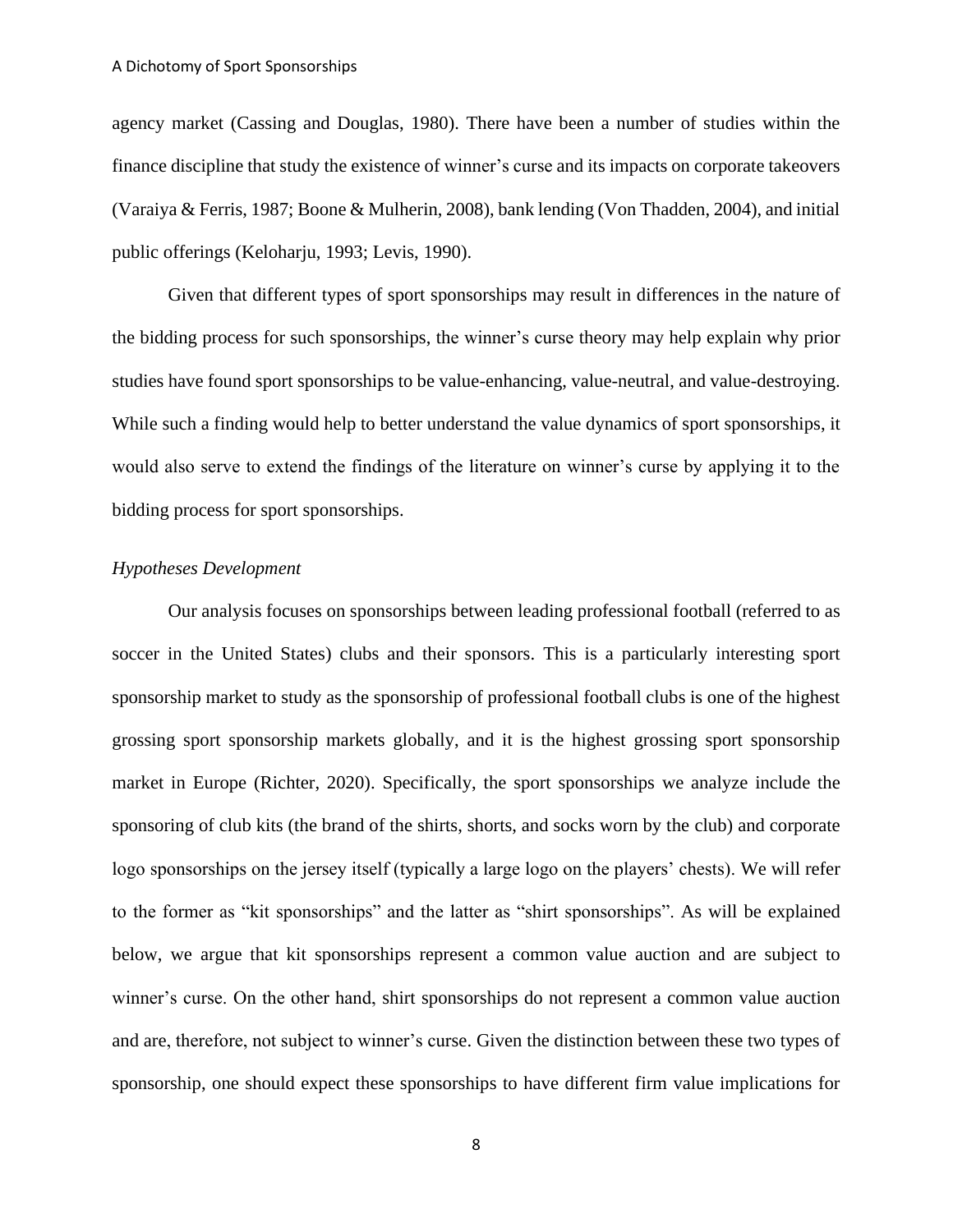the sponsoring entity. We believe this key distinction (the form of competition inherent to the bidding for the sponsorship) may be an important factor in determining the firm value implications of the sponsorship that has been previously ignored in the literature. Also of importance is the fact that these distinct sponsorships involve the same sport entity; thus, unlike in the prior literature, the sample allows for a like-for-like comparison of the firm value implications of kit and shirt sponsorships.

Consider companies like Nike and Adidas that compete fiercely for the privilege of sponsoring clubs' kits. The auction for this type of sponsorship represents a common value auction. First, consider that the value of the sponsorship to any sponsor would be unknown at the time of the auction. Second, the value of the sponsorship to prospective sponsors would be similar as the increased visibility and apparel sales generated from the sponsorship is largely independent of the sponsor itself. That is, whether Nike or Adidas is the kit sponsor, each prospective sponsor can expect similar visibility enhancement from the kit sponsorship. Likewise, apparel sales are unlikely to be different for one prospective sponsor relative to another as fans are buying the apparel because of their fandom for the sport entity as opposed to their desire to own Nike or Adidas apparel.

It is also important to note that the only prospective sponsors for these sponsorships are those companies that compete in the sports apparel business. These prospective sponsors are competing for limited, valuable marketing space as there is a limited market for kit sponsorships of elite professional football clubs. Thus, this sponsorship marketing space represents a zero-sum game with the apparel company securing the sponsorship securing a direct competitive advantage over its peers (see, e.g., Bouchet et al., 2017). Given the fierce nature of the bidding process in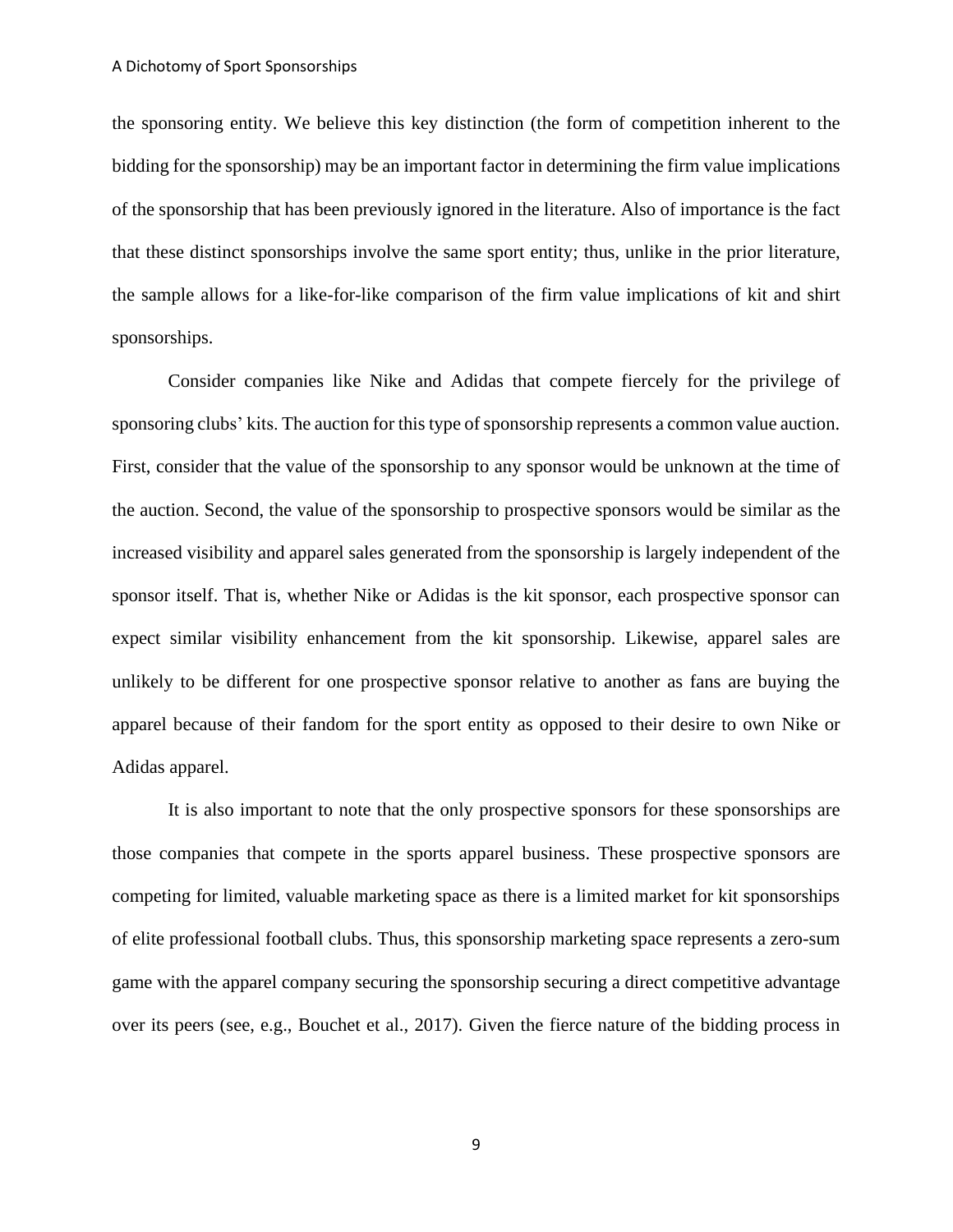#### A Dichotomy of Sport Sponsorships

these common value auctions, one can reasonably conclude that these sponsorships will be prone to winner's curse.

On the other hand, shirt sponsorships do not constitute a common value auction. To understand this, consider that the sponsors in this marketing space are not typically involved in the sports marketplace. The corporate sponsor is simply leveraging its association with a reputable brand to gain brand awareness for itself. Thus, the value one prospective sponsor places on this sponsorship opportunity is mostly independent from the value assigned by other prospective sponsors as their strategic objectives are likely to be mutually exclusive.

Take the Chevrolet example once again. Chevrolet sponsored an English football club with the specific strategic objective of penetrating the Southeast Asia market by aligning its brand with that of Manchester United, a football club that enjoys a strong following in this region (Automotive News, 2014). The value of this specific sponsorship opportunity was presumably highest for Chevrolet as it won the bid, and that value was directly tied to its efforts to increase brand awareness and sales in Southeast Asia. From this example, we see that the value Chevrolet envisioned from this sponsorship opportunity is quite specific and largely independent of other prospective sponsors. Thus, while it is still true that the highest bid will win a corporate logo sponsorship, the highest bid in this scenario is not necessarily going to be higher than the intrinsic value of the sponsorship to that particular sponsor. As shirt sponsorships do not constitute a common value auction, we can reasonably conclude that the bidding process will be less prone to winner's curse than that of kit sponsorships.

We utilize the event study methodology to examine the implications of kit sponsorships and shirt sponsorships. This methodology utilizes the reaction of the financial equity market to the announcement of an event to directly measure whether the market views the impact on the firm's

10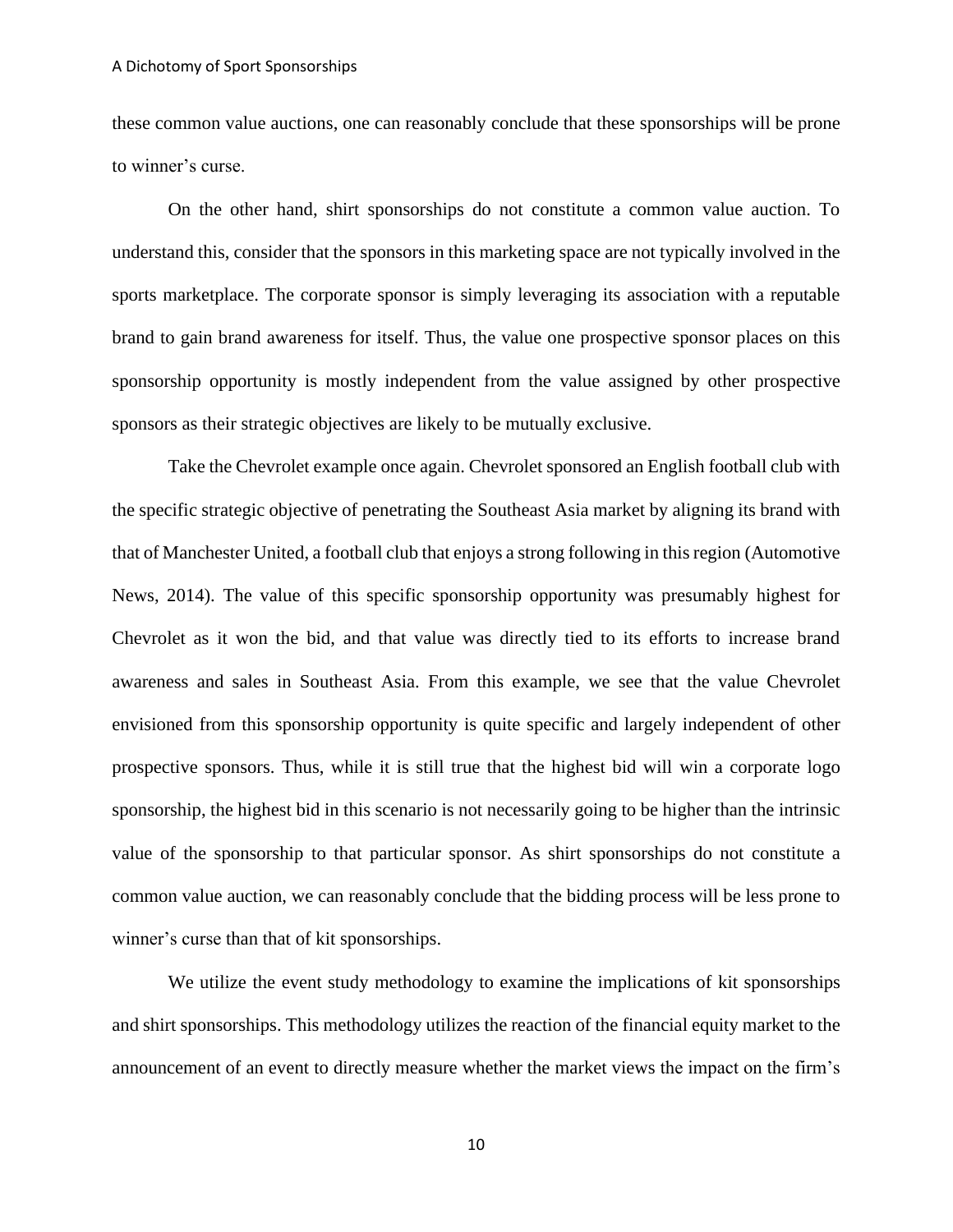value as positive, negative, or neutral. Having an established method for evaluating the sponsorfirm value implications of kit and shirt sponsorships, we now state our formal hypotheses.

We have argued that the bidding process for kit sponsorships constitutes a common value auction and is prone to winner's curse. If accurate, the winning bidders of kit sponsorships will be viewed by the market as having overpaid for the sponsorship, on average. Thus, we propose the following hypothesis:

H1: The cumulative average abnormal return (CAAR) for kit sponsorship announcements will be negative.

We have also argued that shirt sponsorships do not constitute common value auctions and are not prone to winner's curse. This implies that there is no reason to suspect corporate sponsors overpay (or underpay) for shirt sponsorships. Thus, we propose the following hypothesis:

H2: The cumulative average abnormal return (CAAR) for shirt sponsorship

announcements will be zero.

From H1 and H2, we can infer that kit sponsorships will be viewed less favorably by the market relative to shirt sponsorships because of the existence of winner's curse in the bidding process for kit sponsorships but not for shirt sponsorships. Thus, we propose the following hypothesis:

H3: The difference in the cumulative average abnormal return (CAAR) for kit sponsorship announcements and shirt sponsorship announcements will be negative.

Due to the arguably far greater value proposition of sponsoring the most high-profile clubs, we posit these sponsorship opportunities may lead to a more competitive and frenzied bidding process for a common value auction. As such, the variance of prospective sponsors' intrinsic value estimates of these sponsorships may be greater, resulting in a higher likelihood of overpaying (and possibly overpaying by more). We propose the following hypothesis as an extension of H3: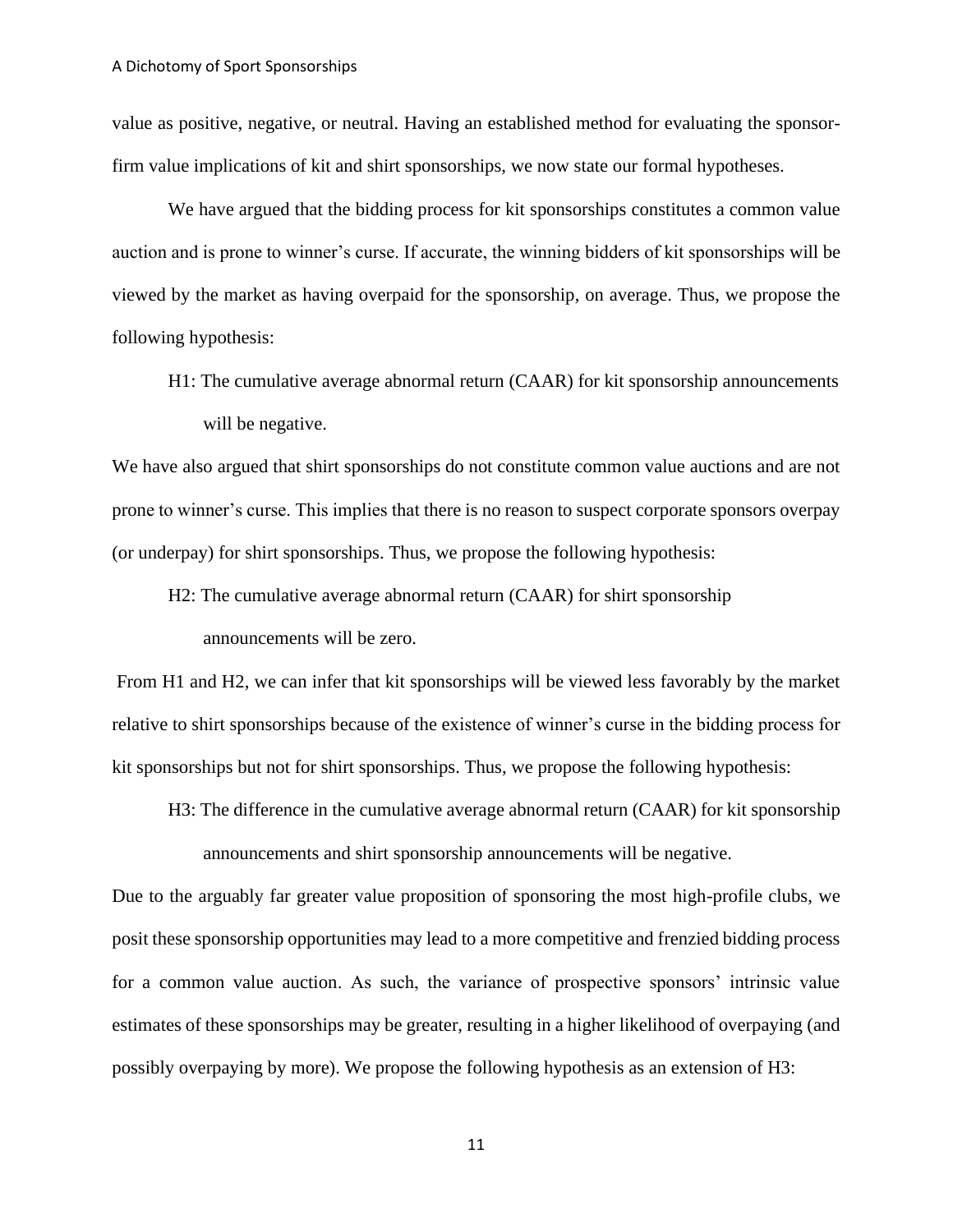H4: The difference in the CAAR for kit sponsorship announcements and shirt sponsorship announcements will be negative and greater in magnitude when the sponsorship entails clubs from elite leagues relative to clubs from non-elite leagues.

## **Data Collection and Sample Construction**

To identify our kit and shirt sponsorship samples, we searched online newswires to identify instances where publicly traded firms had entered in to these sponsorships with clubs. As the event date is of utmost importance to the accuracy of an event study, significant attention was paid to capturing the first public announcement of the sponsorship agreement. LexisNexis was used to simultaneously search thousands of publications to give us the highest probability of capturing the earliest details of an impending sponsorship agreement. Web searches were then used to verify no earlier date of an announcement could be found.

It is important to note that our sample population consists of two separate but distinct groups of football clubs. The first data set was collected from men's national football clubs that played or qualified for the 2014 Federation Internationale of Association Football (FIFA) World Cup. FIFA serves as the international governing body of association football and hosts the men's and women's World Cup tournament as well as numerous other tournaments around the world. Our second data set was collected from football clubs in FIFA's three strongest confederations as determined by the football governing body, the Union of European Football Associations (UEFA), Confederation of South American (CONMEBOL), and Confederation of North, Central America and Caribbean Association Football (CONCACAF). Clubs in these three confederations have won all of the major international football competitions and represent the most valuable clubs in the world (Forbes, 2014).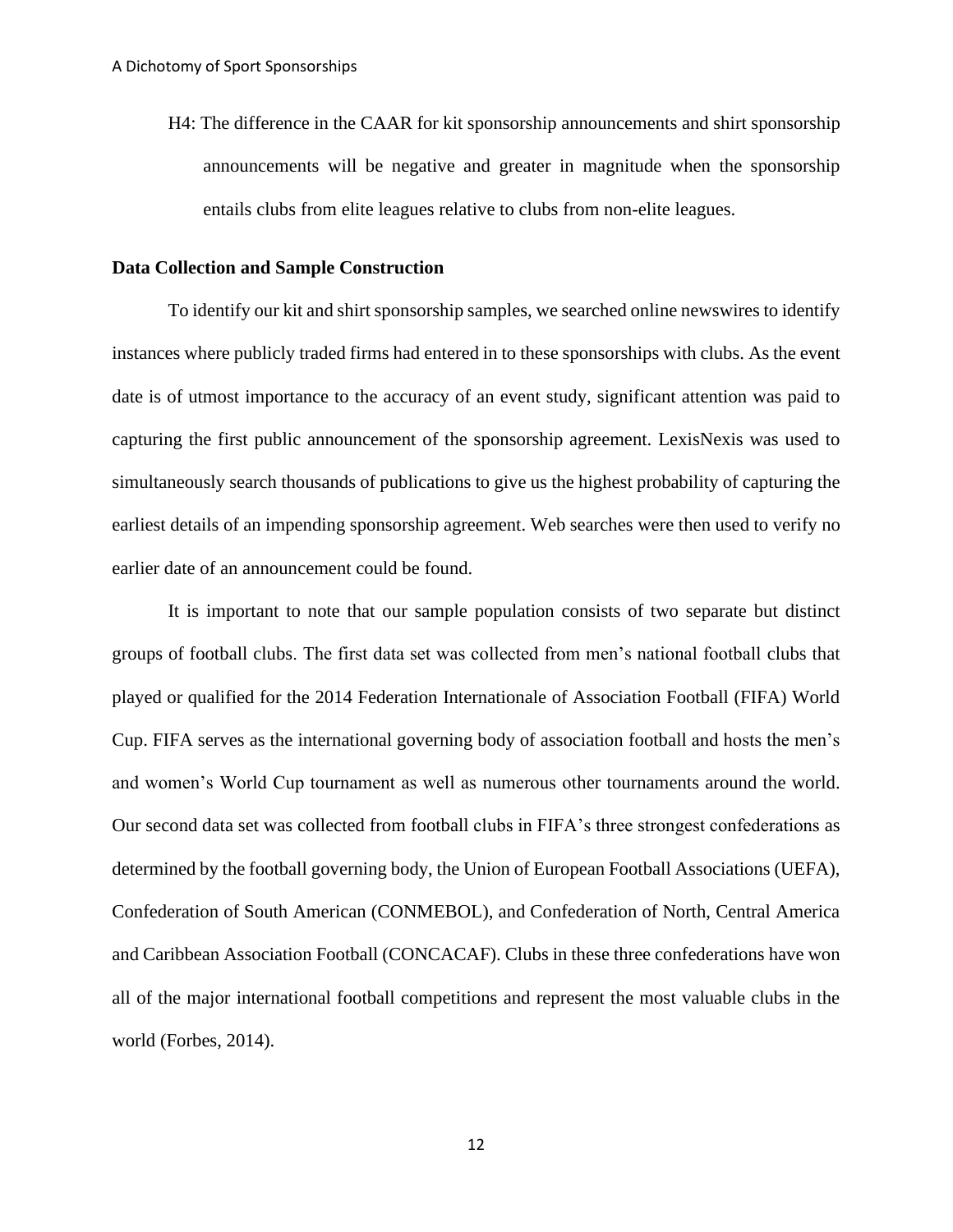We were able to identify 388 such events with kit sponsorships representing 213 observations and shirt sponsorships representing 175 observations. It is important to note that this is a sizable sample compared to prior studies on the firm value implications of sport sponsorships. As an example, Cornwell et al.'s (2005) paper analyzing "official product" sponsorships used 53 sponsors and Clark et al.'s (2009) paper analyzed 114 title sponsorship announcements. Therefore, while breaking our sample into sub-groups based on kit and shirt sponsorships reduces our sample size, it still results in sub-samples larger in size than the full sample of many prior studies. Specific data collected from the news releases consists of club name, league, sponsoring firm, stock exchange, ticker symbol, country of origin for both the club and firm, and the date of announcement.

Variables of interest to the analysis and descriptive statistics are provided in Table 1. *EliteLeague* is a dummy variable equal to one if the football club being sponsored is a member of the English Premier League, Spanish La Liga, German Bundesliga, or Italian Serie A<sup>5</sup>. Just over half of the observations in our sample feature a football club from one of the four elite leagues. The average sponsoring firm in our sample has a market capitalization of \$165.26 billion. However, large firms such as Microsoft and LG result in a large standard deviation in firm size. The variable *RelativeGDP* represents the log of one plus the ratio of the per capita GDP for the sponsoring company's country to the per capita GDP of the football club's country. This variable captures any impact resulting from the relative size of the markets in which the two parties are located.

#### PLACE TABLE 1 ABOUT HERE

#### **Methodology**

 $<sup>5</sup>$  For sake of robustness, results have also been calculated including the French Ligue 1 as a fifth league in the</sup> definition of *EliteLeague*. The results were materially unchanged.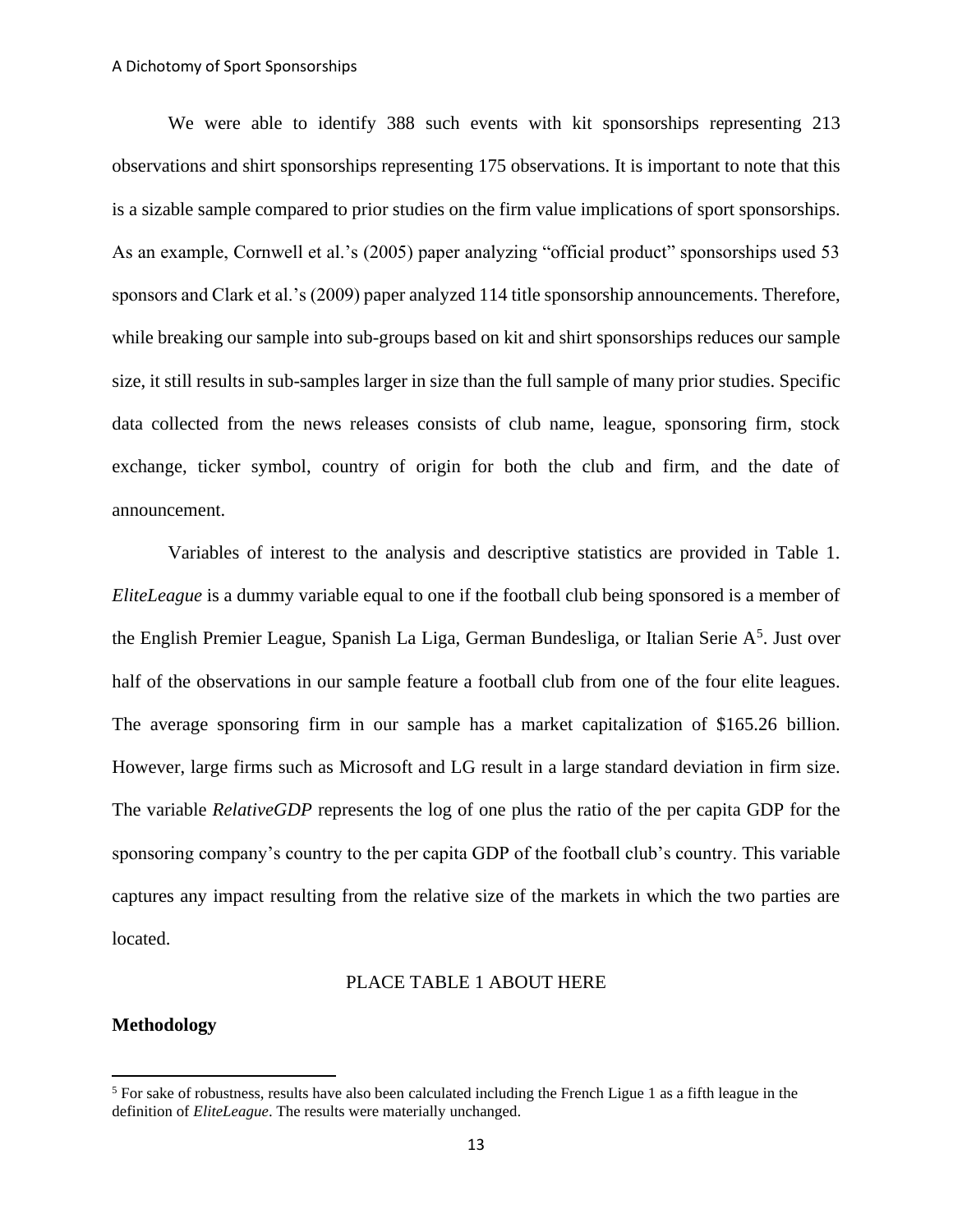#### A Dichotomy of Sport Sponsorships

The event study methodology has been the preferred method for studying the impact of significant events on firm value since its introduction by Fama et al. (1969). It continues to be used across business disciplines including marketing (Kim and McAlister, 2011), management (Bergh and Gibbons, 2011), finance (Larcker, Ormazabal, and Taylor*,* 2011; Masulis and Mobbs, 2011), and accounting (Badertscher, Hribar, and Jenkins*,* 2011; Horton and Serafeim, 2010). There is also a strong precedent for using this methodology in the literature studying the effect of sport sponsorships on firm value (Bouchet et al., 2015; Clark et al., 2009; Cornwell et al., 2005).

A popular event study method is the market model, including its advancements. First, given the general return in the stock market on the day of the event (i.e. a measure of macroeconomic news), we must estimate what the return on the firm's stock would have been absent the event. Next, an abnormal return on the stock can be calculated as the difference between the realized return on the stock and the estimated expected return assuming the event had not occurred. Thus, the abnormal return attempts to capture the change in firm value attributable to the event.

Within the event study framework, daily abnormal returns are calculated within an event window around the event for which the study is attempting to identify the stock price impact. In this study the event date (i.e.  $t = 0$ ) is the date of the formal announcement that the sponsoring firm and the club have entered into a sponsorship agreement. By measuring abnormal returns over an event window rather than simply on the event date, we can account for the potential leakage of information leading up to the formal announcement, as well as the potential that the price by the end of day  $t = 0$  does not fully reflect the impact of the event (Mackinlay, 1997).

The typical approach to estimating the sensitivity of a firm's returns to the market index is to run a time-series regression of the firm's stock returns on the market index returns. Given that our dataset includes firms with primary listings in multiple countries, the broad market index of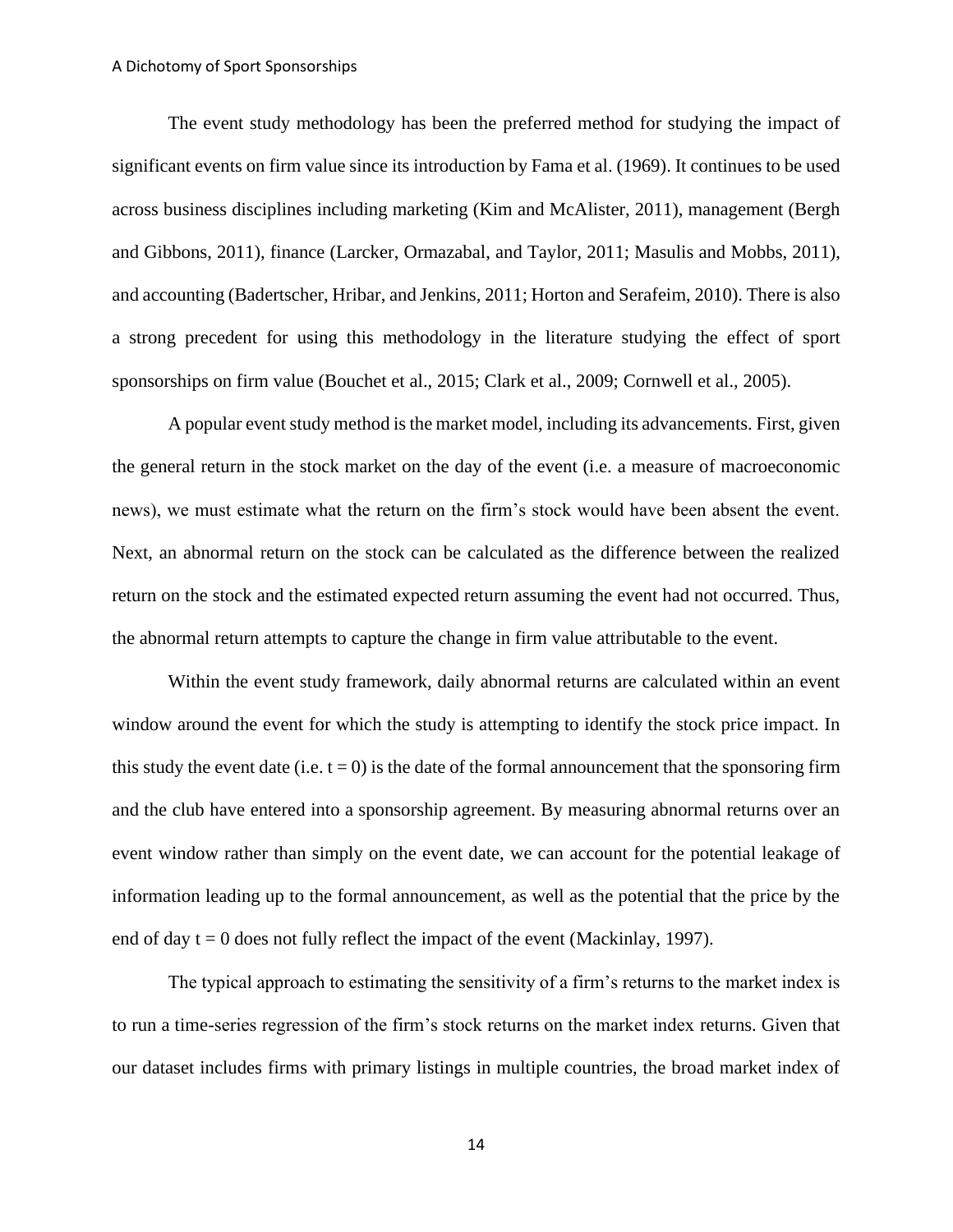the country where the sponsoring firm is listed is used as the benchmark market index for that sample observation. The regression uses daily return data starting approximately one year prior to the event (t = -252) and ending approximately two months prior to the event (t = -46) to safely avoid any contamination from the event window on the estimated model parameters. The market model is estimated as follows:

$$
R_{i,t} = \alpha_i + \beta_i * R_{m,t} + \varepsilon_{i,t} \quad (1),
$$

where  $R_{i,t}$  is the return on stock *i* on day *t* and  $R_{m,t}$  is the return on the market index on day *t*.

An expected return for day *t* during the event window can then be calculated by adding the intercept from the market model to the product of the beta coefficient from the market model and the return on the market index on day *t*. The abnormal return (ARi,t) of stock *i* on day *t* during the event window is then calculated as follows:

$$
AR_{i,t} = R_{i,t} - (\alpha_i + \beta_i * R_{m,t}) \tag{2},
$$

where  $R_{i,t}$  is the return on stock *i* on day *t* during the event window and  $R_{m,t}$  is the return on the market index on day *t* during the event window.

It is important to note that we employ the commonly used Scholes-Williams market model (Scholes & Williams, 1977), an advancement on the simple market model. An advantage of this model is that it accounts for non-synchronous trading. This is important to our study as our sample contains stocks across multiple exchanges, with the inclusion of some relatively small firms that may be thinly traded. The Scholes-Williams market model has also been commonly accepted for use in sport sponsorship event studies in the prior literature (Clark et al., 2009; 2013; Cornwell et al., 2005; Fizel and McNeil, 2015; Pruitt et al., 2004).

Similar to the simple market model, the Scholes-Williams method first estimates parameters during a pre-event window estimation period. However, in addition to the beta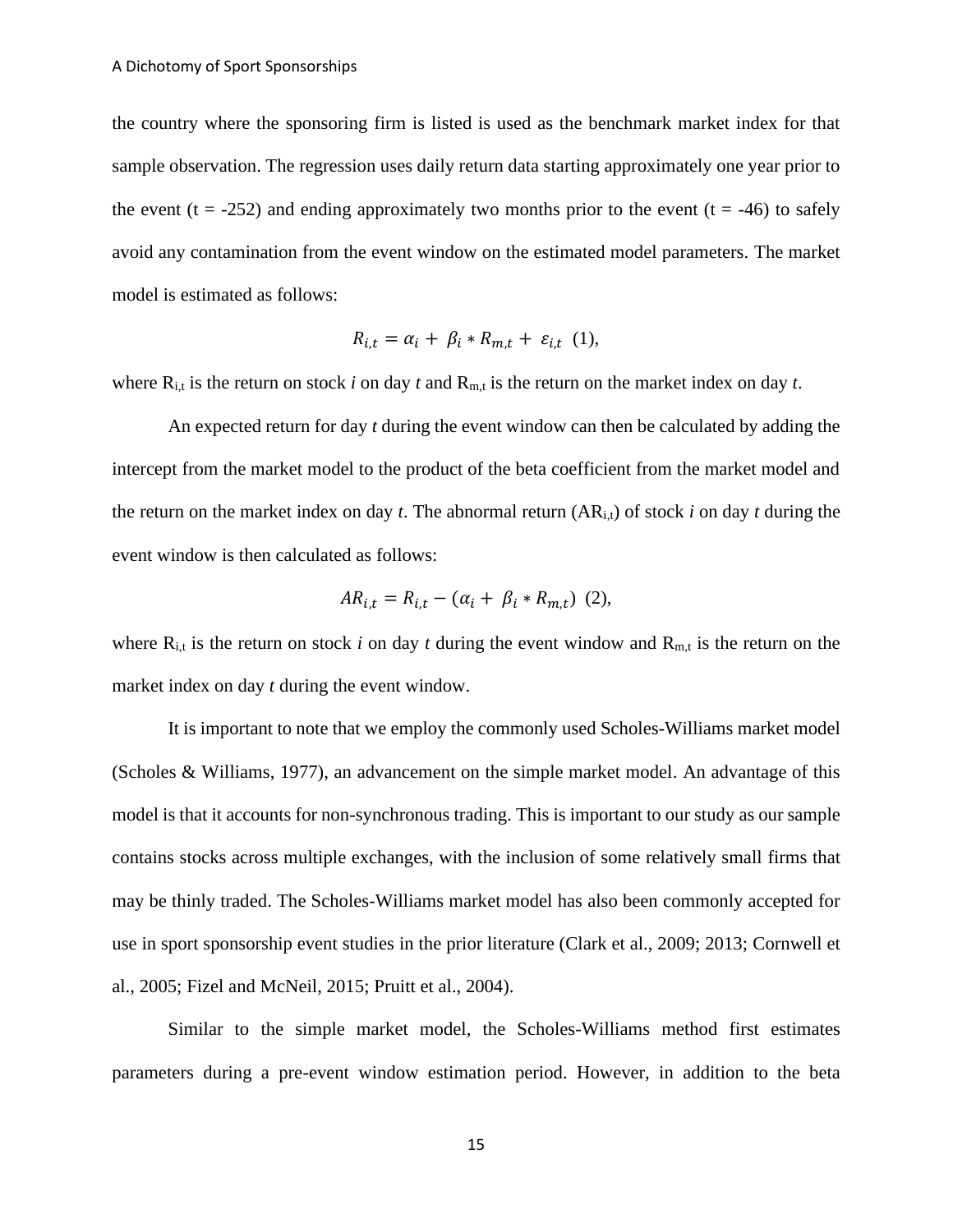coefficient estimated in the simple market model, the Scholes-Williams method calculates a lead (utilizing market returns one day ahead of the stock's return in the estimation window) and a lag beta coefficient (utilizing the market returns one day prior to the stock's returns in the estimation window). The beta for the slope coefficient for stock *i* is then calculated as:

$$
\hat{\beta}_i = \frac{\hat{\beta}_i^- + \hat{\beta}_i + \hat{\beta}_i^+}{1 + 2\hat{\rho}_m} \tag{3}
$$

where  $\hat{\rho}_m$  is the autocorrelation of the market return over the estimation window. The beta calculated using the above equation replaces the beta from the simple market model. The alpha for the Scholes-Williams method is also calculated differently:

$$
\hat{\alpha}_i = \bar{R}_i - \hat{\beta}_i * \bar{R}_m \quad (4)
$$

where  $\bar{R}_i$  is the mean stock return over the estimation period and  $\bar{R}_m$  is the mean market return over the estimation period. As with the simple market model, the Scholes-Williams beta and alpha are used to calculate a firm's expected return on day *t* during the event window given the observed market return on day *t*. The firm's daily abnormal return is then calculated as the difference between the observed return and the expected return calculated by the Scholes-Williams market model:

$$
\widehat{AR}_{i,t} = R_{i,t} - (\widehat{\alpha}_t + \widehat{\beta}_t * R_{m,t}) \tag{5}.
$$

Once the abnormal return for each day in the event window has been calculated, the cumulative abnormal return for each firm in the sample can be calculated. The cumulative abnormal return captures the market's consensus estimate of the economic impact of the event on the firm over the event window. It is calculated as follows:

$$
CAR_i = \sum_{t=1}^{T} \widehat{AR}_{i,t} \tag{6}
$$

where  $CAR_i$  is the cumulative abnormal return for firm *i* over the event window and  $\widehat{AR}_{i,t}$  is the Scholes-Williams market model abnormal return for stock *i* on day *t* during the event window. The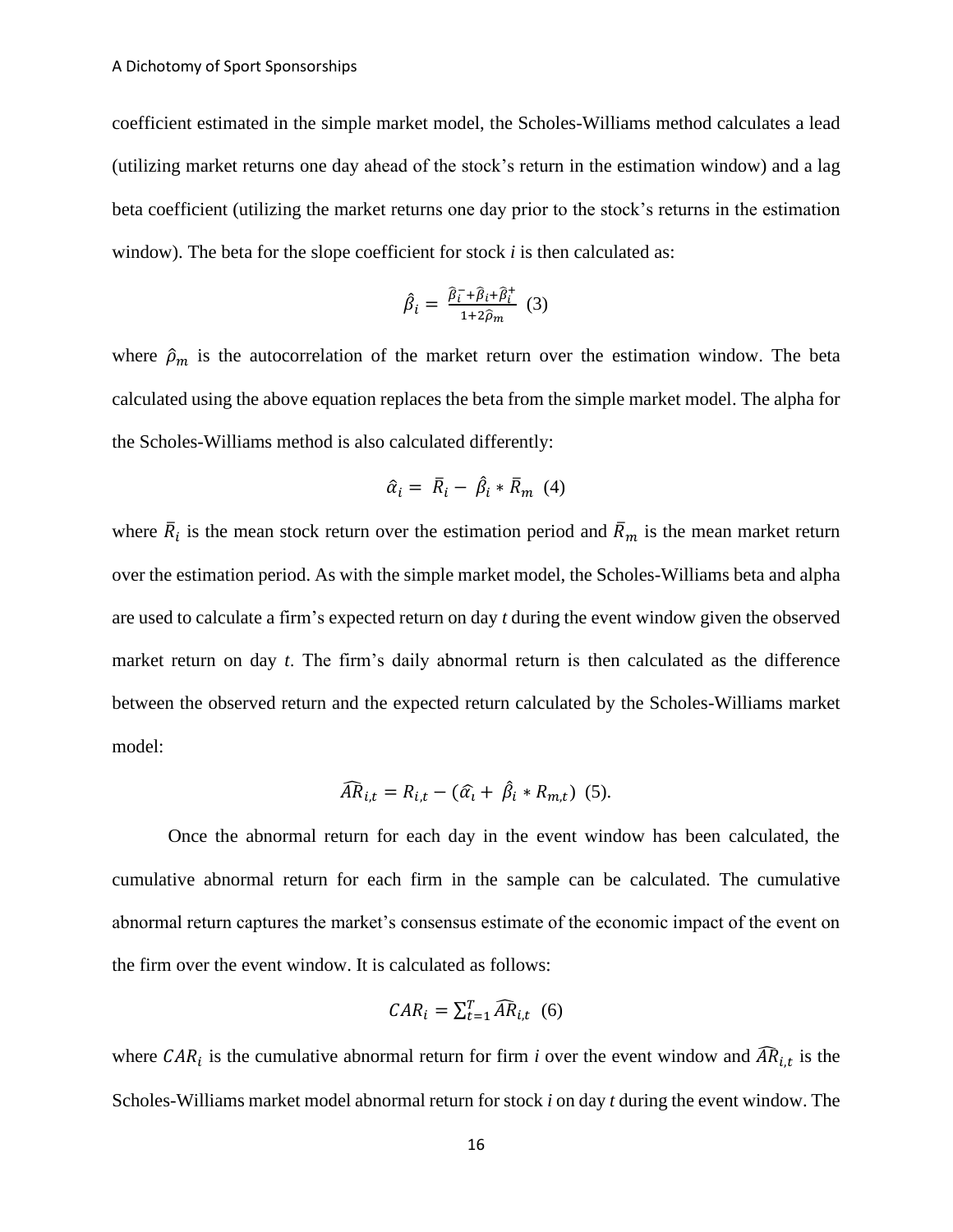cumulative abnormal returns are then averaged across all firms in the sample to generate the cumulative average abnormal return (CAAR) in the sample:

$$
C A A R = \frac{1}{N} \sum_{i=1}^{N} C A R_i
$$
 (7).

Finally, throughout this study we present four separate event windows; however, we emphasize the event window spanning the day prior to the event date (i.e.  $t = -1$ ) through the day following the event date (i.e.  $t = 1$ ). By using  $t = -1$  to  $t = 1$ , we capture the impact immediately surrounding the announcement of the event. This helps to minimize the potential impact on share value of other corporate announcements that may take place around the time of the sponsorship announcement. While it increases the likelihood of contaminating the announcement effect of interest with confounding corporate (or even macroeconomic) events, a longer event window is also utilized in the prior literature to capture potential leakage (i.e. rumors of the sponsorship deal ahead of the announcement) or a delayed reaction. For completeness, we present three additional event windows in the following analysis as well.

#### **Empirical Results**

Table 2 presents CAARs for four event windows for the full sample of sponsorship announcements (i.e. it does not differentiate between kit and shirt sponsorships). The CAAR across each window is negative, with the (-3, 3) window achieving statistical significance at the 95% confidence level. A lack of statistical significance for the other event windows suggest the sponsorships, on average, are viewed by the market as being fairly priced according to these windows (i.e. the abnormal return, on average, is equal to zero). In other words, sponsors are acquiring these sponsorships at market clearing prices (similar to findings by Clark et al., 2009). The Wilcoxon Sign Rank Test can be useful when making inferences from means of relatively small sample sizes as it is not as prone to large standard errors that can result from small samples.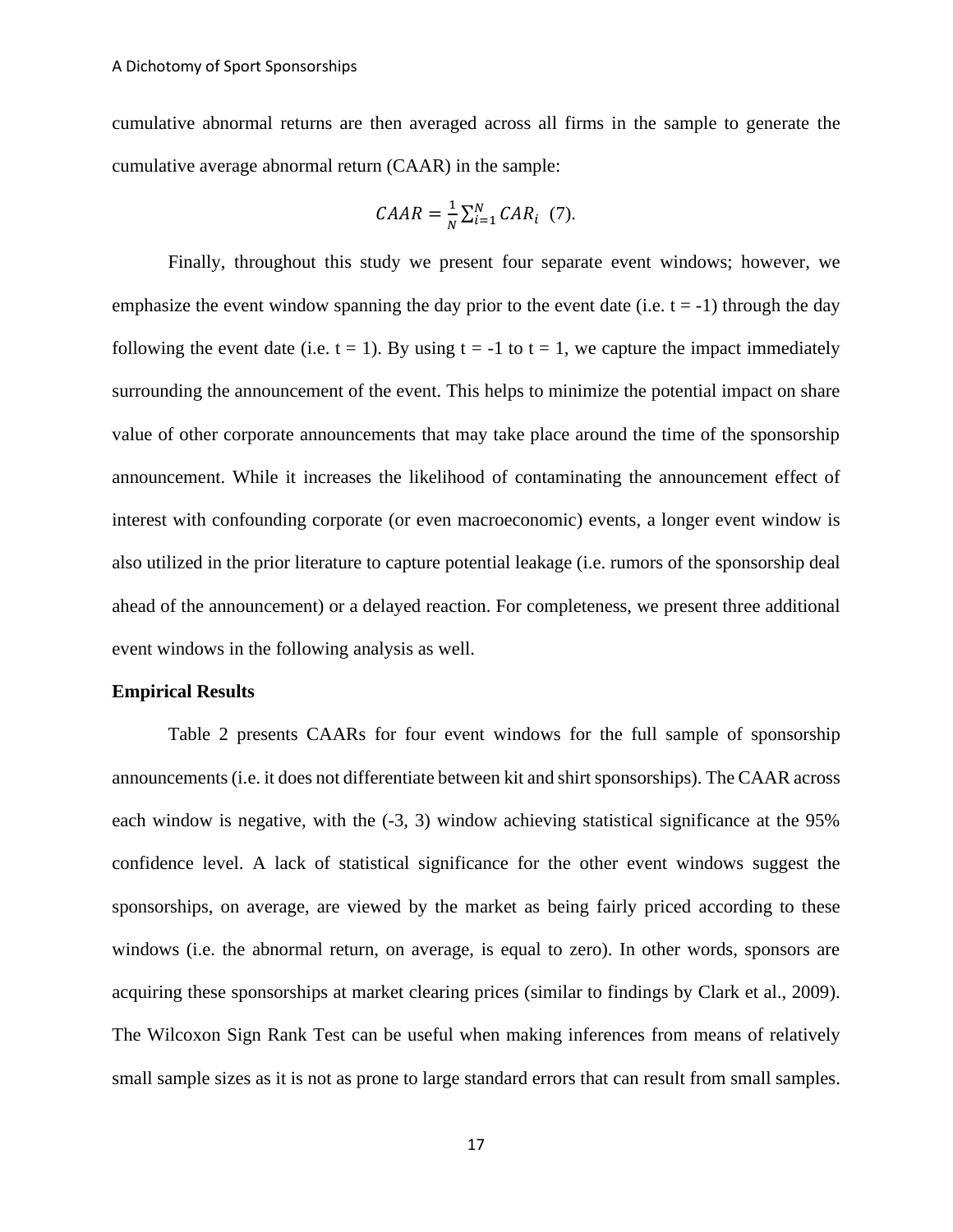These tests in Table 2 show that there are statistically significantly more negative than positive CARs for the windows  $(-2, 2)$ ,  $(-3, 3)$ , and  $(-5, 5)$ . Thus, the results in Table 2 provide some evidence that, on average, market reactions to kit and shirt sponsorships are negative.

## PLACE TABLE 2 ABOUT HERE

The results in Table 2 ignore the potentially important differences between kit sponsorships and shirt sponsorships previously discussed. If the market views these sponsorships to have differing effects on firm value, then the aggregation of the results will hide this important characteristic of the data. Table 3 separates the sample into kit and shirt sponsorships. Recall, from H1, that if the bidding process for kit sponsorships constitutes a common value auction and is prone to winner's curse, the winning bidders are likely to be viewed by the market as having overpaid for these sponsorships, on average. Thus, if H1 holds, then we expect the CAAR for kit sponsorships to be negative. The results of Table 3 demonstrate that the CAARs are negative and economically significant for kit sponsorships across all event windows, ranging from -0.73% to - 0.35%. Despite the smaller sample size relative to the full sample, the negative CAARs over the event windows (-1, 1) and (-3, 3) are also statistically significant at the 95% confidence level. According to the Wilcoxon Sign Rank Tests, there are significantly more negative CARs than positive in the kit sponsorship sample. The test statistics for these tests suggest statistical significance at the 95% or 99% level for all event windows. Thus, in six of the eight tests in Table 3 for kit sponsorships, statistical inference suggests the market, on average, reacts negatively to these types of sport sponsorships. These findings provide evidence to support H1.

#### PLACE TABLE 3 ABOUT HERE

Recall that we argued the bidding process for shirt sponsorships does not constitute a common value auction and is, therefore, not prone to winner's curse. Looking at the shirt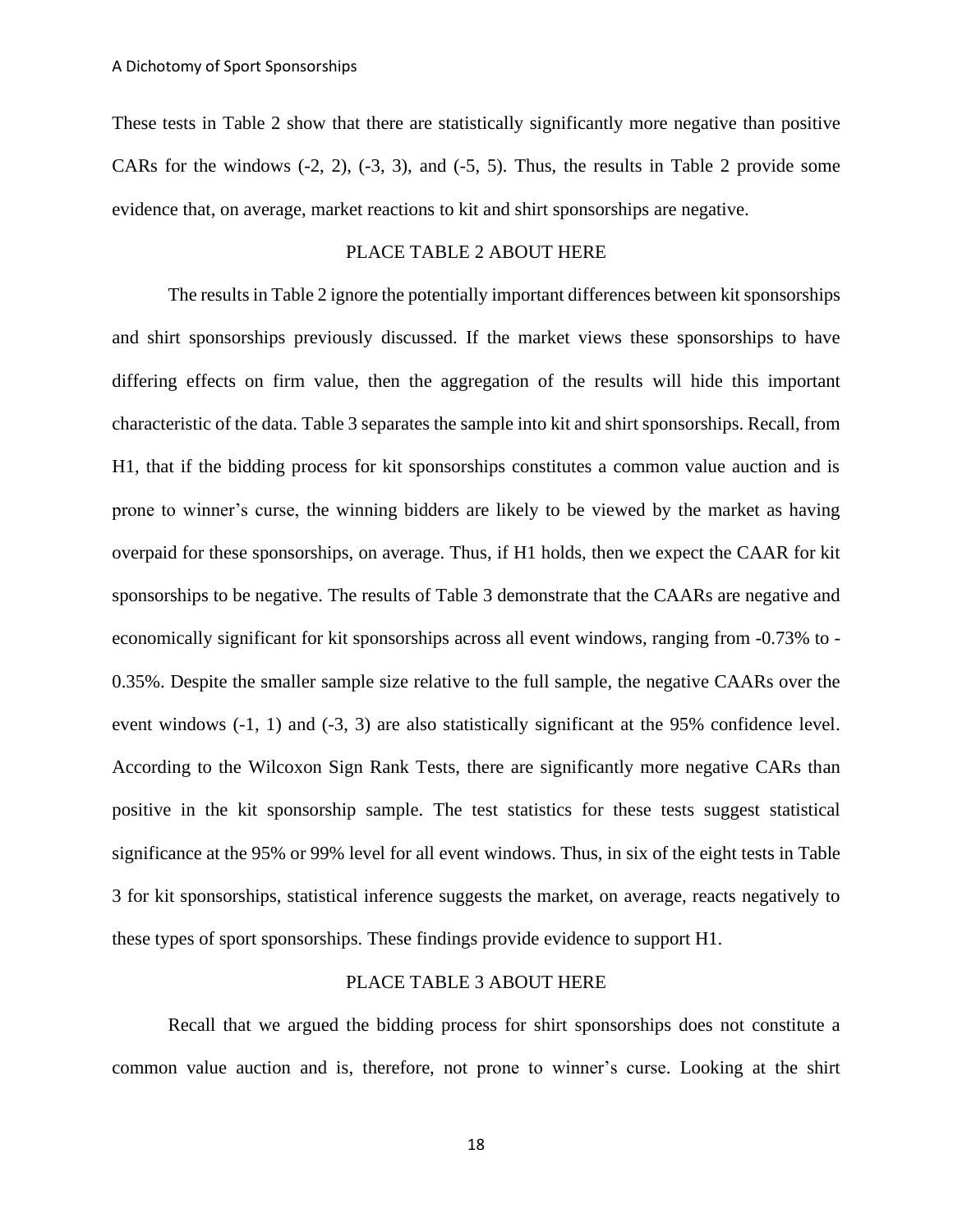sponsorship sample in Table 3, we see that the CAARs across the event windows range from 0.31% to -0.12% and none are statistically significant. The one CAAR that is economically significant also happens to be positive, rather than negative. Finally, none of the Wilcoxon Sign Rank Tests show statistical significance. These findings provide no evidence to suggest the bidding process for shirt sponsorships is impacted by winner's curse in the way that kit sponsorships appear to be. The results in Table 3 for shirt sponsorships support H2.

We can infer from our first two hypotheses that the CAAR for kit sponsorships might reasonably be significantly lower than that for shirt sponsorships, motivating H3. Comparing the means of the two subsamples, the difference in CAARs between kit sponsorships and shirt sponsorships are consistently negative. The mean difference for the event window immediately surrounding (-1, 1) the sponsorship announcements is statistically and economically significant at -0.76%. While the differences in means for the other three event windows are not statistically significant, the differences are economically significant in each case, ranging from -0.26% to - 0.61%. However, without statistically reliable estimates of these means, we cannot make any inferences based on these event windows. As H3 relies on mean difference tests alone for statistical inference, the relatively small sample sizes (and resulting large standard errors) make it difficult to argue the evidence strongly supports H3. But when taking the strong support for H1 and H2 into account, along with the evidence of economically significant differences in means, there is arguably some support for the finding that kit and shirt sponsorships are valued differently by the market. Importantly, the results strongly support the argument that the market reaction to kit sponsorships is consistent with the notion that these sponsorships are common value auctions and suffer from the resulting winner's curse. Thus, this new finding in the context of sport sponsorships compliments and extends the literatures on both the value of sport sponsorships and winner's curse.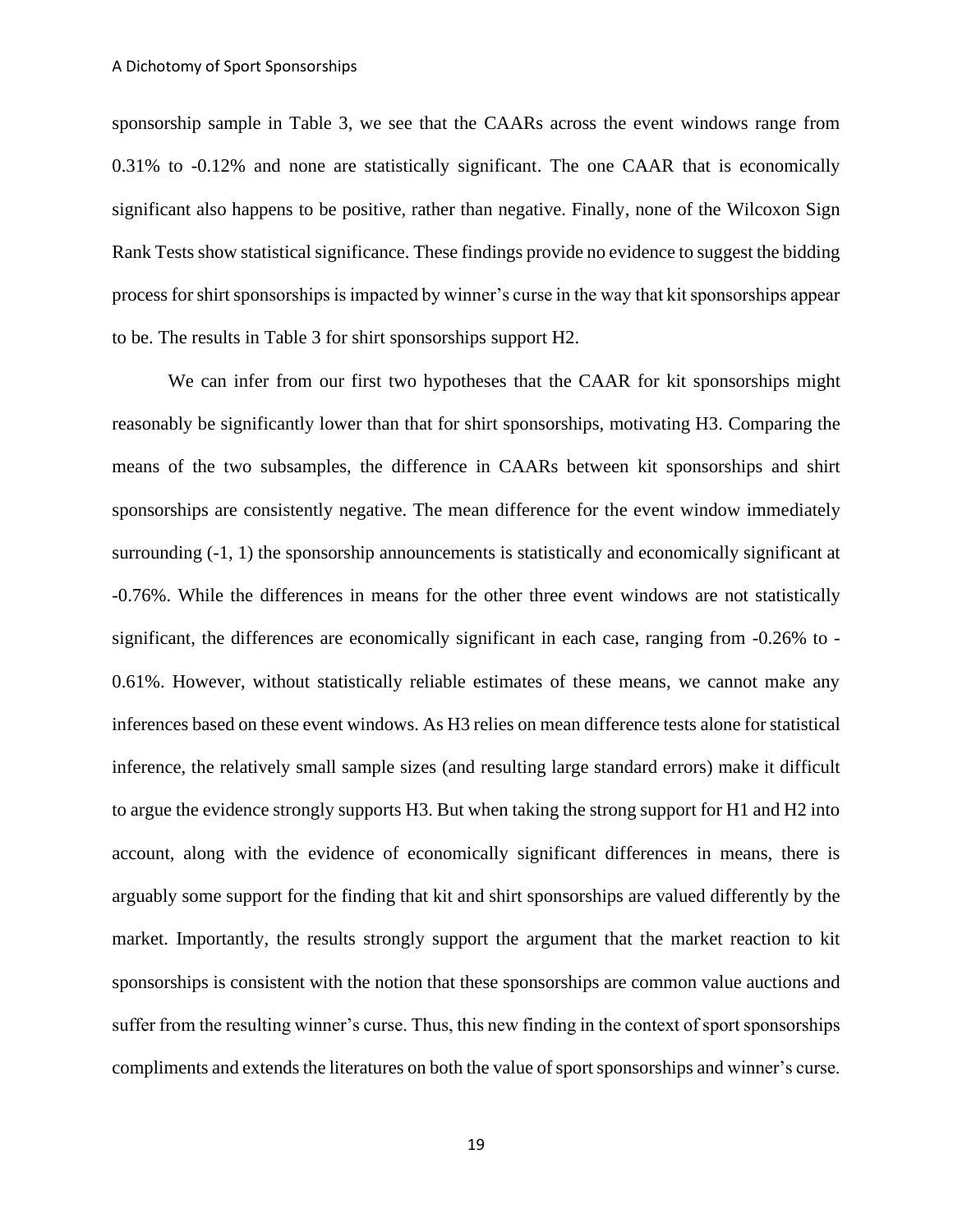Table 4 further breaks the sample down by focusing not only on kit and shirt sponsorships separately, but also by examining sponsorships in the most influential professional leagues. The reason we single out the most influential leagues is that the direct pecuniary benefits from jersey sales will be more significant for these clubs as will be the indirect benefits of greater brand exposure. From a common value auction (i.e. kit sponsorship) perspective, the competition for these deals will presumably be the greatest and may cause greater variance in the bids from prospective sponsors. This would increase the likelihood of prospective sponsors overvaluing the intrinsic value of these deals, and possibly overvaluing the deals by a greater magnitude. The same cannot necessarily be argued for non-common value auctions (i.e. shirt sponsorships) as the value is specific to each prospective sponsor. Thus, H4 hypothesizes that the difference in the market reaction to kit and shirt sponsorships may be more extreme for sponsorships of elite clubs than the difference in the unconditional samples.

#### PLACE TABLE 4 ABOUT HERE

Similar to Table 3, Table 4 demonstrates that shirt sponsorships are generally met with a negative and economically significant market reaction. Furthermore, the coefficients are consistently more negative across all event windows for shirt sponsorships when focusing on the most valuable sponsorships (those in the top leagues). All event windows imply losses in market value of at least  $0.67\%$ , with the return being close to  $-1\%$  for the  $(-3, 3)$  window. The  $(-2, 2)$  and (3, 3) windows are statistically significant at the 95% confidence level and the (-1, 1) window is statistically significant at the 99% confidence level. The Wilcoxon Sign Rank Tests demonstrate that the observations are significantly skewed towards negative CARs with greater than 95% confidence in all windows. On the other hand, abnormal returns around announcements of shirt sponsorships with clubs from the most recognizable leagues are indeed received in a more positive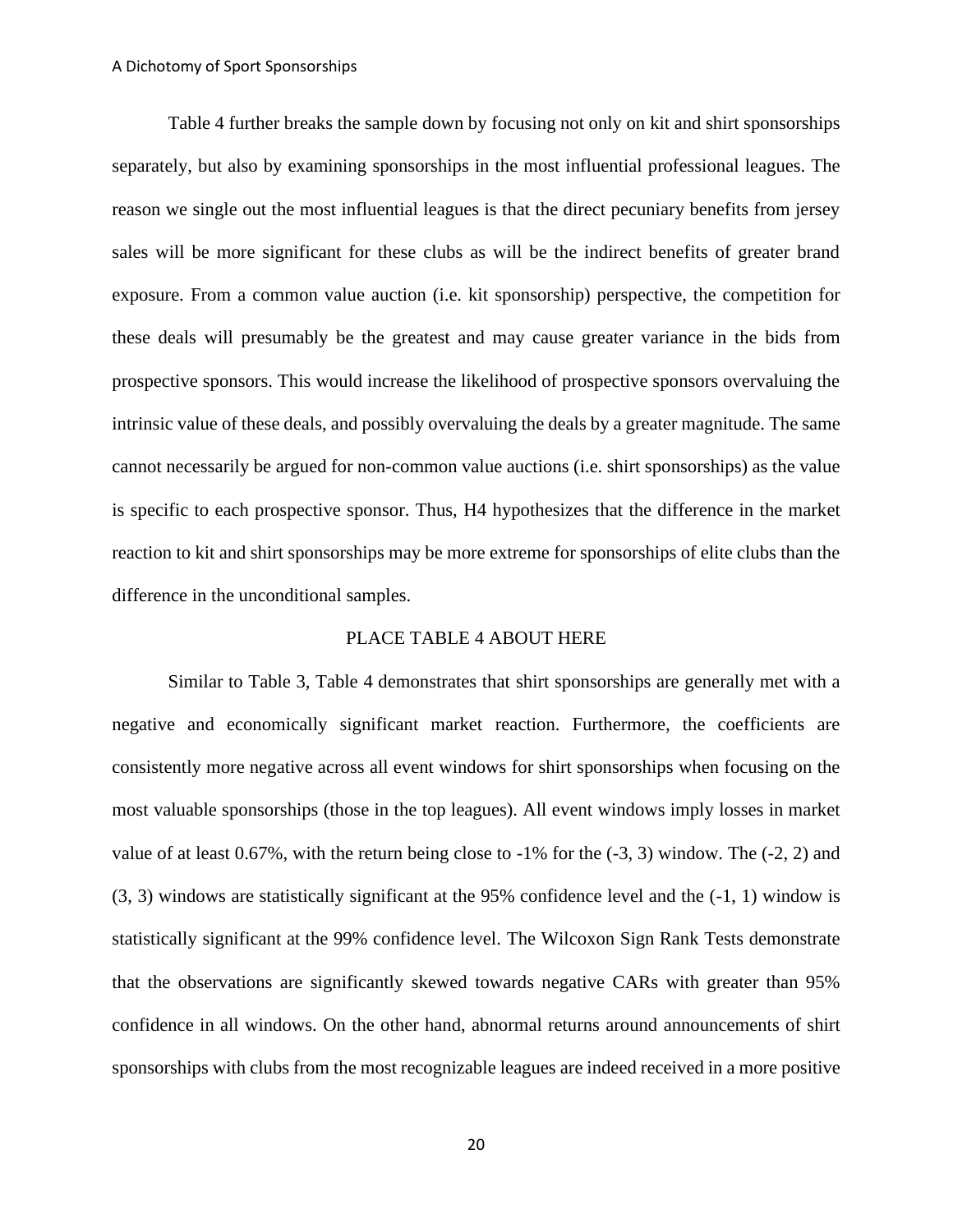manner by shareholders than kit sponsorships. In fact, despite the even smaller size of this subsample, the CAAR from the  $(-1, 1)$  event window is statistically significant and, at  $0.60\%$ , it is also economically significant. However, the means of the other three event windows are indistinguishable from zero, suggesting these deals are secured at market clearing prices. The Wilcoxon Sign Rank Test for each event window is also statistically insignificant.

Furthermore, the differences in means across the two subsamples are even more economically significant than in Table 3, as H4 predicts. For three of the event windows, the mean market reaction to kit sponsorships is over 1% lower compared to shirt sponsorships, with the mean difference being statistically significant at the 99% confidence level for the window (-1, 1) and at the 90% confidence level for the (-2, 2) and (-3, 3) windows. The final event window, (-5, 5), is also just shy of the 90% confidence threshold. These results provide further evidence of the important differences in the firm value implications between kit and shirt sponsorships and provide strong evidence to support H4. Additionally, it is important to note that these results provide support for H3 as well. The market reactions to kit sponsorships are indeed consistent with what would be expected from a common value auction while the reactions to shirt sponsorships are consistent with what would be expected from non-common value auctions. Thus, our findings shed light on the variance in the findings of prior studies. In analyzing the firm value implications of sport sponsorships in future studies, one must consider whether or not the auctions for the sponsorships studied represent common value auctions.

Table 5 provides the results of regression analyses controlling for sponsorship type (i.e. kit versus shirt sponsorships), as well as for sponsorships in the most influential professional leagues (*EliteLeague*) and the relative Gross Domestic Product (GDP) of the two countries in which the company and club are headquartered (*RelativeGDP*). Column (1) simply revisits the findings from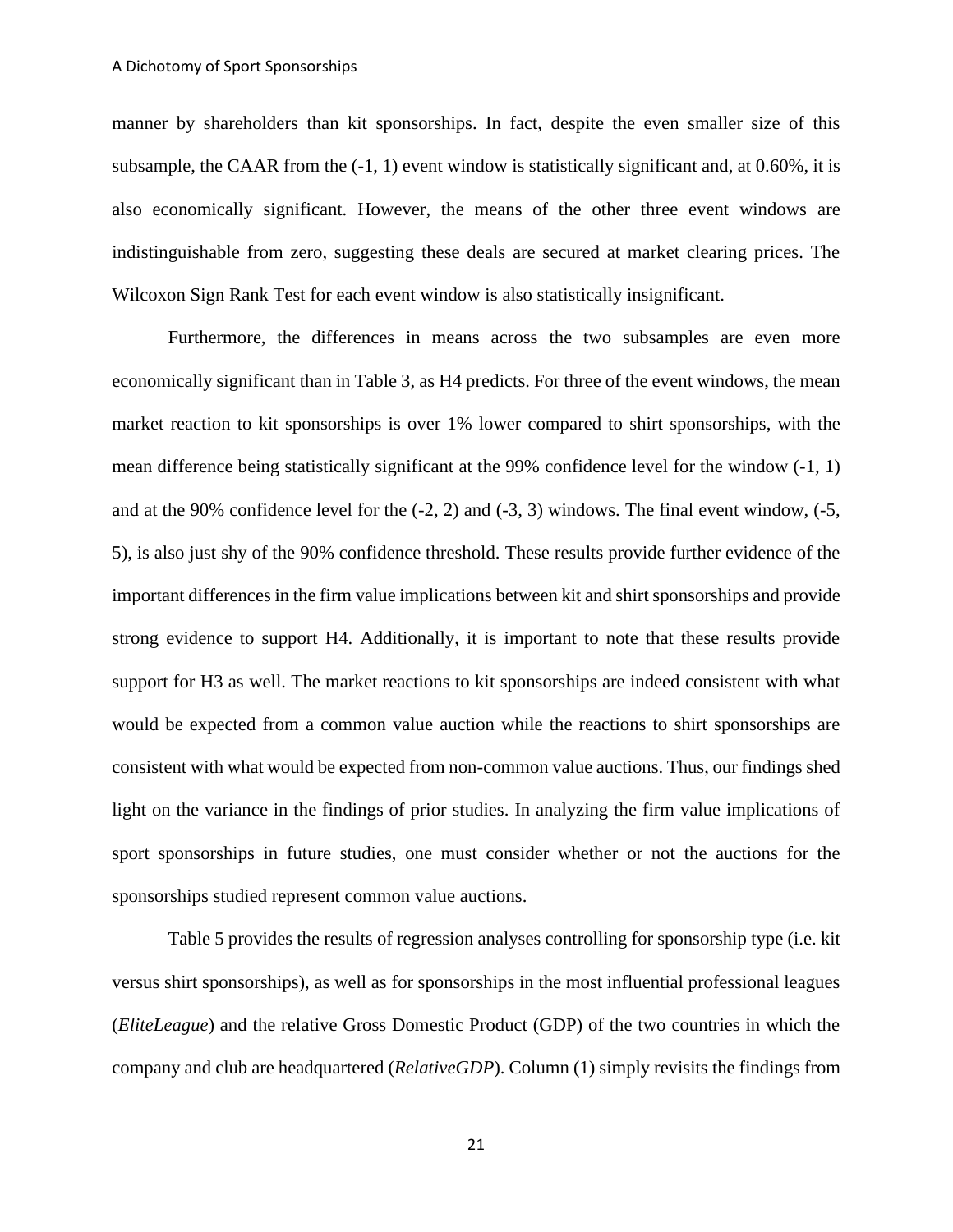Table 3 that shareholders view kit sponsorships less favorably than shirt sponsorships. The coefficient on the *Kit Sponsors* dummy variable is the difference in means between the two subsamples (-0.76%) while the constant represents the CAAR for shirt sponsorships (0.31%). The impact is, again, statistically significant at the 95% confidence level. Column (2) adds the *EliteLeague* dummy variable. The coefficient on *EliteLeague* captures the impact of *EliteLeague* in the overall sample, as opposed to capturing its effect on kit sponsorships relative to shirt sponsorships. Not surprisingly then, its coefficient is not statistically significant. We will revisit the impact of *EliteLeague* in Table 6. First, from Column (3) in Table 5, the coefficient on *RelativeGDP* is also not statistically significant. The finding that shareholders view kit sponsorships less favorably than shirt sponsorships maintains significance at the 95% confidence level across all three regressions.

#### PLACE TABLE 5 ABOUT HERE

Finally, Table 6 presents the results of regressions ran on the kit and shirt sponsorship subsamples involving teams in the top four leagues to isolate the impact of *EliteLeague*. It appears that the impacts of the *EliteLeague* and *RelativeGDP* variables are opposite depending on the type of sponsorship, providing further evidence of the need to distinguish between the types of sponsorship when evaluating them. Sponsorships of clubs in the most prominent leagues are viewed positively for shirt sponsorships, but negatively for kit sponsorships. The negative impact for kit sponsorships is consistent with these sponsorships being valued in a manner consistent with the bidding process taking the form of a common value auction. Finally, in the kit sponsorship subsample, the impact of *RelativeGDP* is negative and, this time, statistically significant. This implies that when the sponsor of a kit is headquartered in a country that is large relative to the country the club is located in, the returns to the sponsorships are less favorable.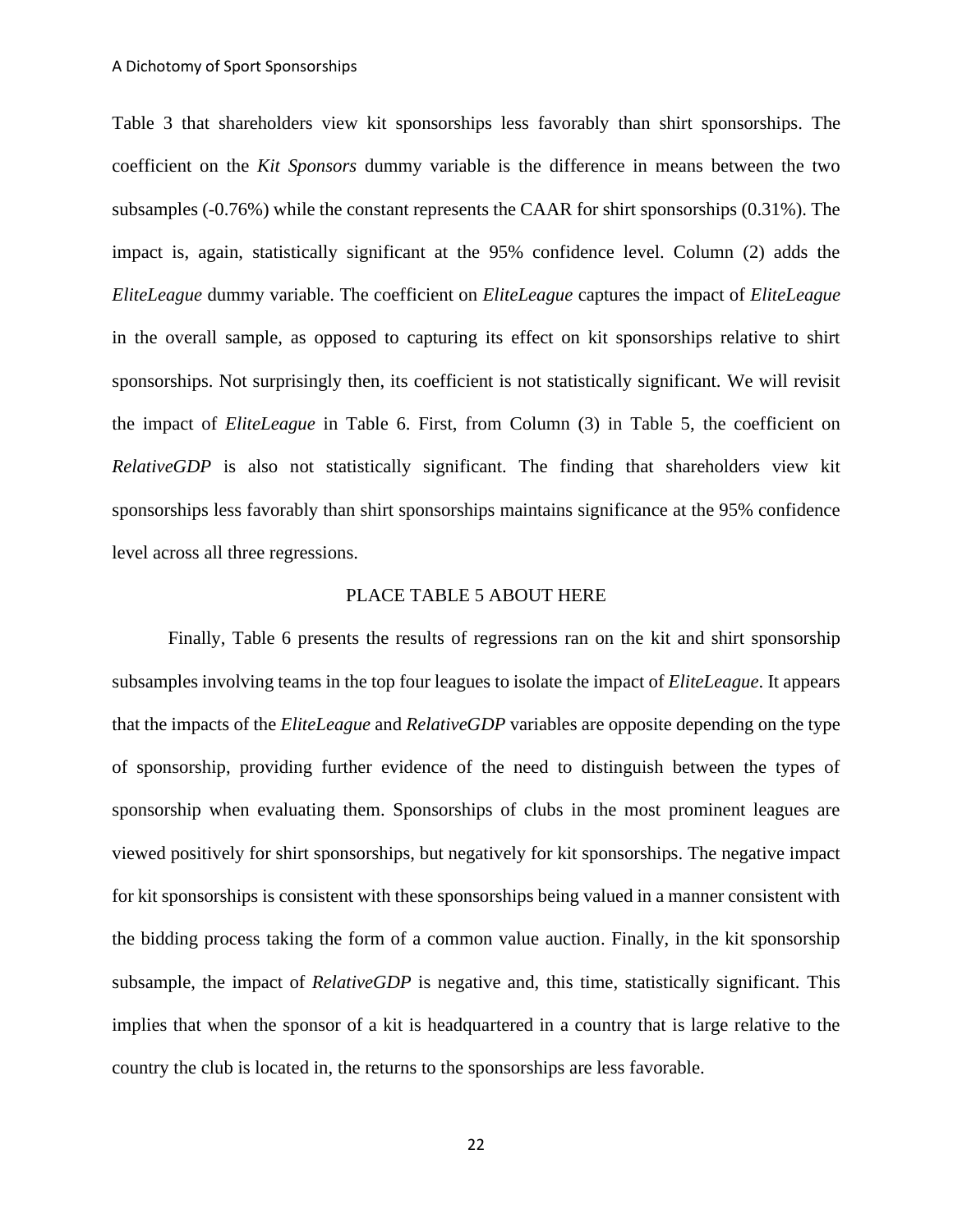#### PLACE TABLE 6 ABOUT HERE

## **Discussion**

The results of our empirical analysis are in fact consistent with our predictions that the firm value implications of kit and shirt sponsorships are different because of the important difference in the bidding process for each type of sponsorship. Specifically, kit sponsorships are common value auctions and are expected to be prone to winner's curse while shirt sponsorships are not. Our findings provide strong evidence to support this view. Kit sponsorships are perceived by the market as being value-decreasing while shirt sponsorships are perceived by the market as being mostly value-neutral. We also provide evidence that kit sponsorships are perceived to create significantly less value than shirt sponsorships, especially when analyzing sponsorships involving elite clubs.

The primary motivation of this study was to provide some clarity on why studies in the prior literature have found sport sponsorships to be value decreasing, value enhancing, and valueneutral. For instance, we previously mentioned that Mishra, Bobinski, and Bhabra (1997) and Mizyazaki and Morgan (2001) found corporate sponsorships of the Olympic Games to be value enhancing while Farrell and Frame (1997) found evidence that they are value destroying. As corporate sponsorships of the Olympic Games would constitute non-common value auctions (similar to shirt sponsorships in our sample), we would predict results that more align with the findings of Mishra, Bobinski, and Bhabra (1997) and Mizyazaki and Morgan (2001). We also mentioned the official product sponsorships associated with the five primary professional sports leagues in the United States studied by Cornwell et al. (2005) and the title event sponsorship announcements associated with professional tennis tournaments, NASCAR races, and US college football bowl games studied by Clark et al. (2009). These studies found the sponsorships to be value enhancing and value-neutral, respectively. Despite the difference in findings, these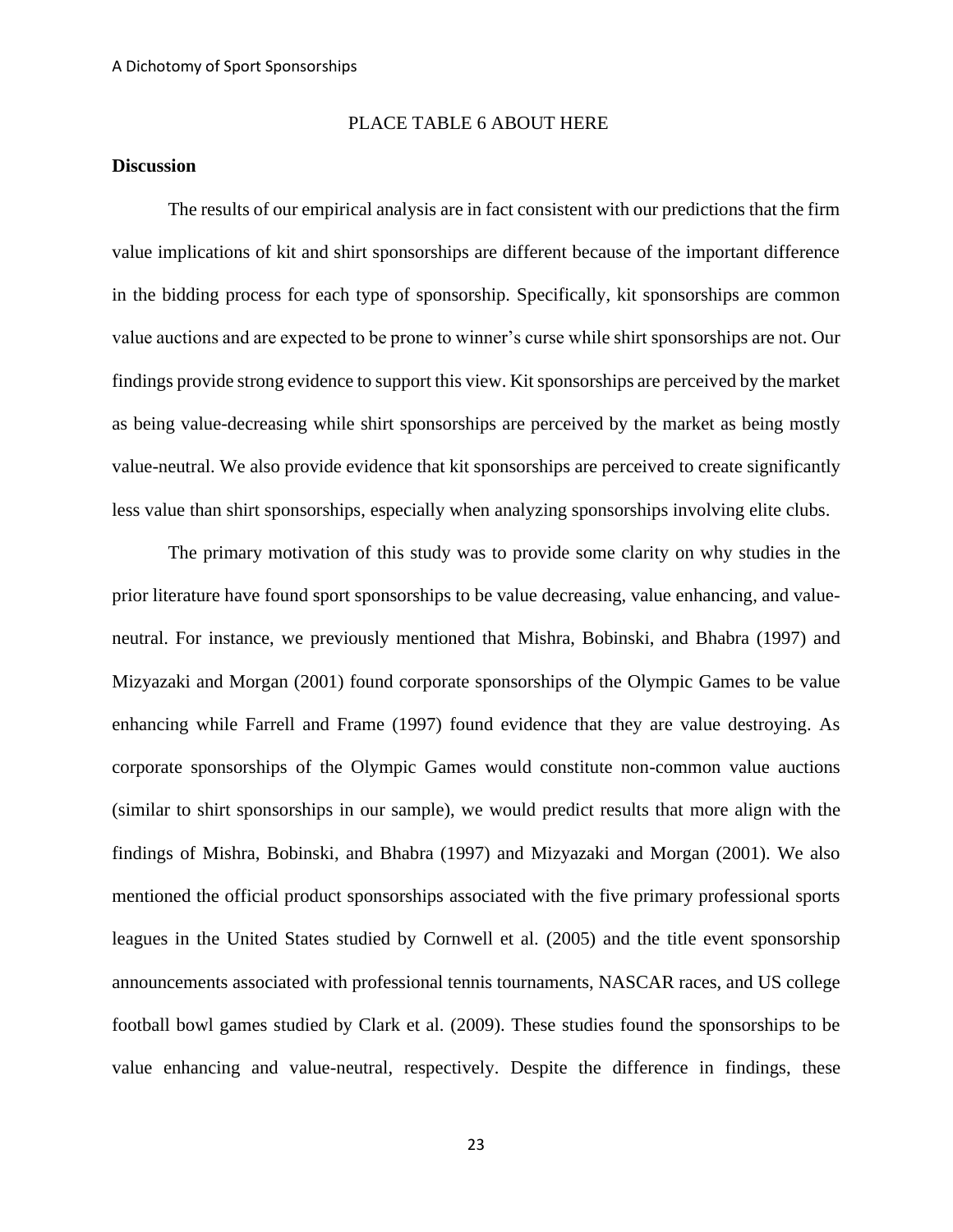sponsorships involve non-common value auctions and the results are consistent with what one might predict.

One point we would like to make is that for a sufficiently large sample of non-common value auctions in a competitive market, the expectation might reasonably be that the sponsorships are acquired at market clearing prices (i.e. the sponsorships are value neutral), on average. In other words, it is not clear why the winning bidders in a sample would be able to outbid other prospective sponsors while also consistently undervaluing the intrinsic value of the sponsorship to the firm. Is it possible bidders in non-common value auctions recognize the bidding dynamics and, thus, are more conservative with their estimates and bids? We suppose this is possible. For similar reasons, it is not clear why some (albeit much fewer) studies of non-common value auctions in the sport sponsorship literature have found the firm value implications to be negative. In fact, this scenario is arguably more difficult to understand as non-common value auctions are clearly not prone to winner's curse to the same degree as common value auctions.

One explanation we put forth here is that the competitive nature of the bidding process may shed some light on this line of inquiry. If the competitive bidding process for particular types of non-common value auctions is quite intense, then the prospective bidders may be more aggressive in their valuing of the sponsorship leading to bids being higher, on average. This could result in a negative CAAR for these sponsorships. As competition for sponsorships of the Olympic Games might constitute this type of competition, this may explain the variance in results for the event studies referenced above. On the other hand, if competition in the bidding process is relatively weak, then prospective bidders may be more conservative in their intrinsic values estimates, leading to sponsorships being acquired at more favorable prices. This may very well constitute a rich area for future research.

24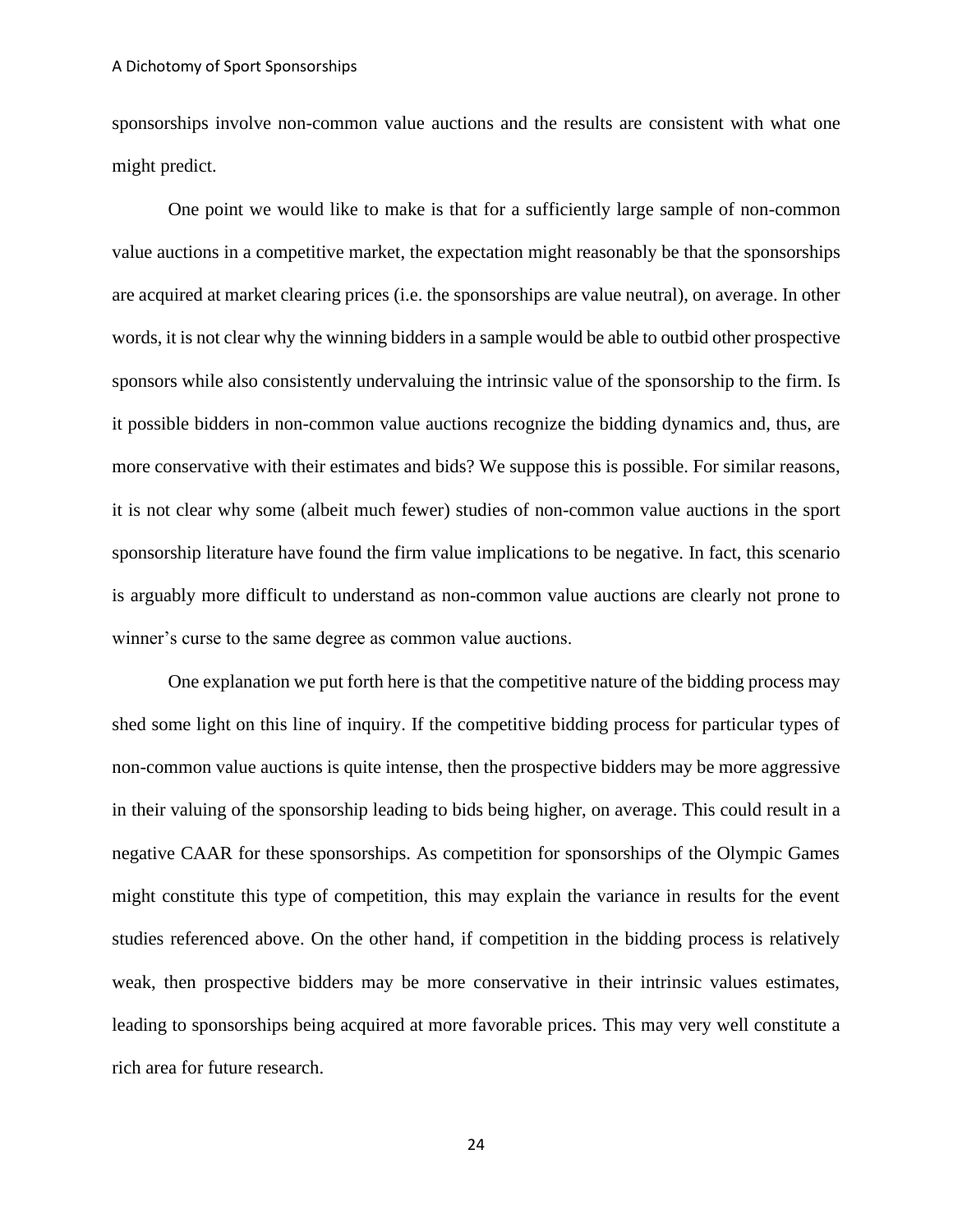Notably, while studies analyzing the firm value implications of common value auctions are prevalent in other disciplines, it is not prevalent in the sport sponsorship literature. This may not be surprising as kit sponsorships of football clubs likely represent the largest market for such sponsorships at the current time. One reason for this is the immense global appeal of the sport. Another reason is that some professional sports leagues sell the "official uniform" rights to a single sponsor (e.g. the major professional sports leagues in the United States). This landscape is changing however. For instance, the National Basketball Association was the first professional sports league in the United States to begin selling corporate logo sponsorships on team jerseys, beginning the practice in 2017 (Garcia, 2016). League executives stated the difficulty in continuing to ignore this substantial revenue source. It is likely only a matter of time before other professional sports leagues follow suit.

The same can be imagined for official uniform sponsorships. Teams will find it increasingly difficult to continue to ignore how valuable negotiating their own deals with apparel companies can be. It may only be a matter of time before team executives pressure leagues to permit this type of sponsorship. For example, one might imagine that a globally valuable brand like the New York Yankees of Major League Baseball in the United States could negotiate terms of an official jersey sponsorship that is more lucrative than the revenue the organization must share with other teams through the league's single sponsorship. NCAA Division I football programs can already strike deals with apparel companies of their choosing for uniform sponsorship rights. Of course, there are also other contexts in which common value sponsorships come into play with sport sponsorships. One example would be official tire sponsorships of racing cars in NASCAR. As common value auction sport sponsorships become more prevalent, there will be a growing opportunity for future research in this area.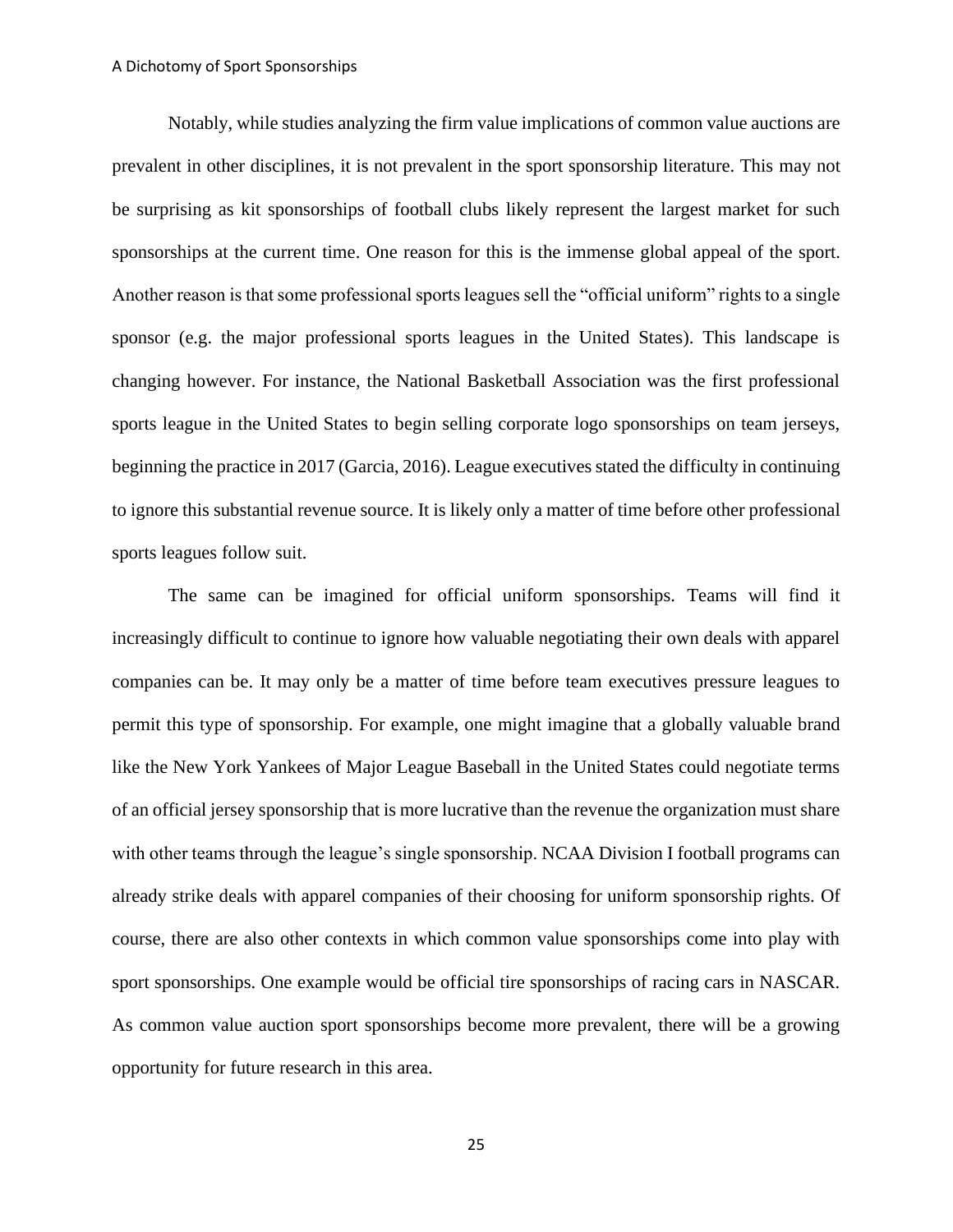## **Managerial Implications**

In addition to academic relevance, this paper contains important managerial information for both club personnel and firm executives that engage in sport sponsorships. While there has been a plethora of studies regarding sport sponsorships, this paper explores categorizing sponsorships based on the nature of the bidding process for different types of sport sponsorships. On one hand, corporations such as Nike and Adidas continue to compete fiercely for sponsorships with professional football clubs despite the stock market's response to these deals being negative, on average. However, when considering the market for these sponsorships is particularly susceptible to a winner's curse, a valid theoretical explanation for this otherwise puzzling empirical finding becomes clear. While corporations attempting to acquire sport sponsorships through common value auctions should certainly attempt to get the best price possible, it is important to understand overpayment in the eyes of shareholders may be inevitable, especially when attempting to acquire the most highly coveted sponsorships. In the case of kit sponsorships in this study, the zero-sum game nature of this marketing channel would result in substantial value capture for some firms if others simply relent and exit this sponsorship space. Thus, continuing to participate in these auctions would seem to be rational.

On the other hand, corporate sponsors looking to expand their brand's presence both locally and internationally should strongly consider sport sponsorships, such as corporate logo sponsorships in professional football leagues. Importantly, as the value proposition of these deals is much more specific to the sponsor itself compared to kit sponsorships, a winner's curse is much less of an issue allowing sponsors to potentially capture greater value from these deals.

With over 70% of total marketing sponsorship dollars flowing to sport sponsorships, firms have spoken clearly that the value proposition from sponsoring sport entities, sporting events, and

26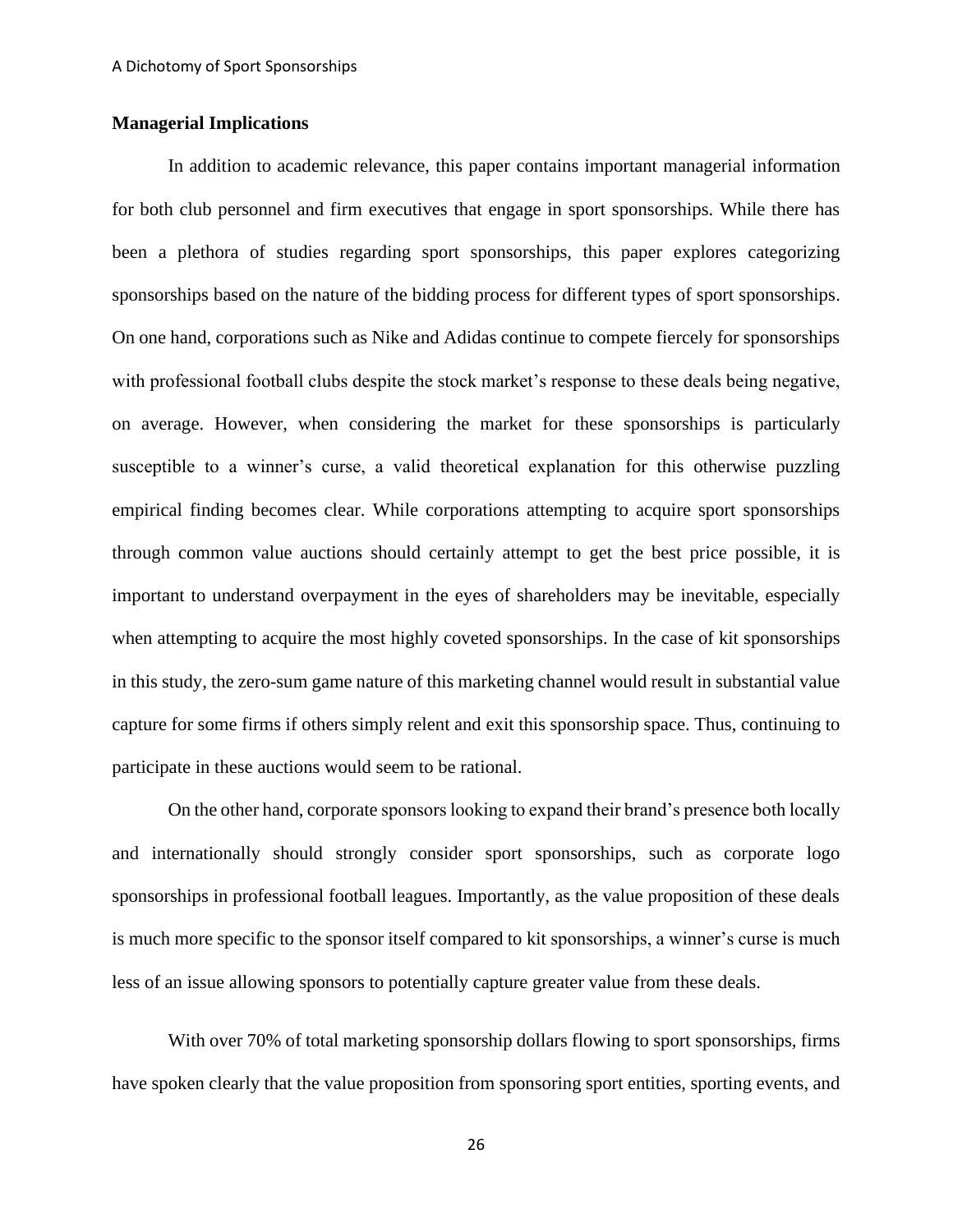professional athletes is substantial. And there is no reason to believe this trend will decline in the future. Nonetheless, it is important from an academic and industry perspective to better understand the firm value implications of such sponsorships. Our study contributes to this understanding by being the first to consider the nature of the bidding process for sport sponsorships and applying the findings from the winner's curse literature to the literature on sport sponsorships. Our findings also open up rich areas for future research in this area.

## **Recommendations for Future Research and Limitations**

As detailed earlier, the dichotomy of sport sponsorships described here and our results shed light on somewhat mixed results in the prior literature examining the value of sport sponsorships to sponsors. Sponsorships of the Olympic Games are numerous and the bidding process for these sponsorships would represent non-common value auctions, as would official product and title event sponsorships in major professional sports leagues. Hence, the general finding of either a positive or neutral impact on sponsor value is consistent with our findings for shirt sponsorships. However, as stated before, there is still room for future research in this area. While finding positive impacts of sport sponsorships that are acquired through non-common value auctions is not necessarily inconsistent with expectations, it would imply that firms are systematically outbidding other prospective bidders while also undervaluing the intrinsic value of the sponsorship to the firms. It is not abundantly clear why this would be the case. A more nuanced analysis of the competitive nature of the bidding process for such sponsorships may shed further light on this issue and, thus, opens up a potentially valuable area for future research.

Studies analyzing sponsorships that would be considered common value auctions are not as common in sport sponsorship literature. However, this provides a fertile area of exploration for future studies in this literature. For instance, extreme competition between major athletic shoe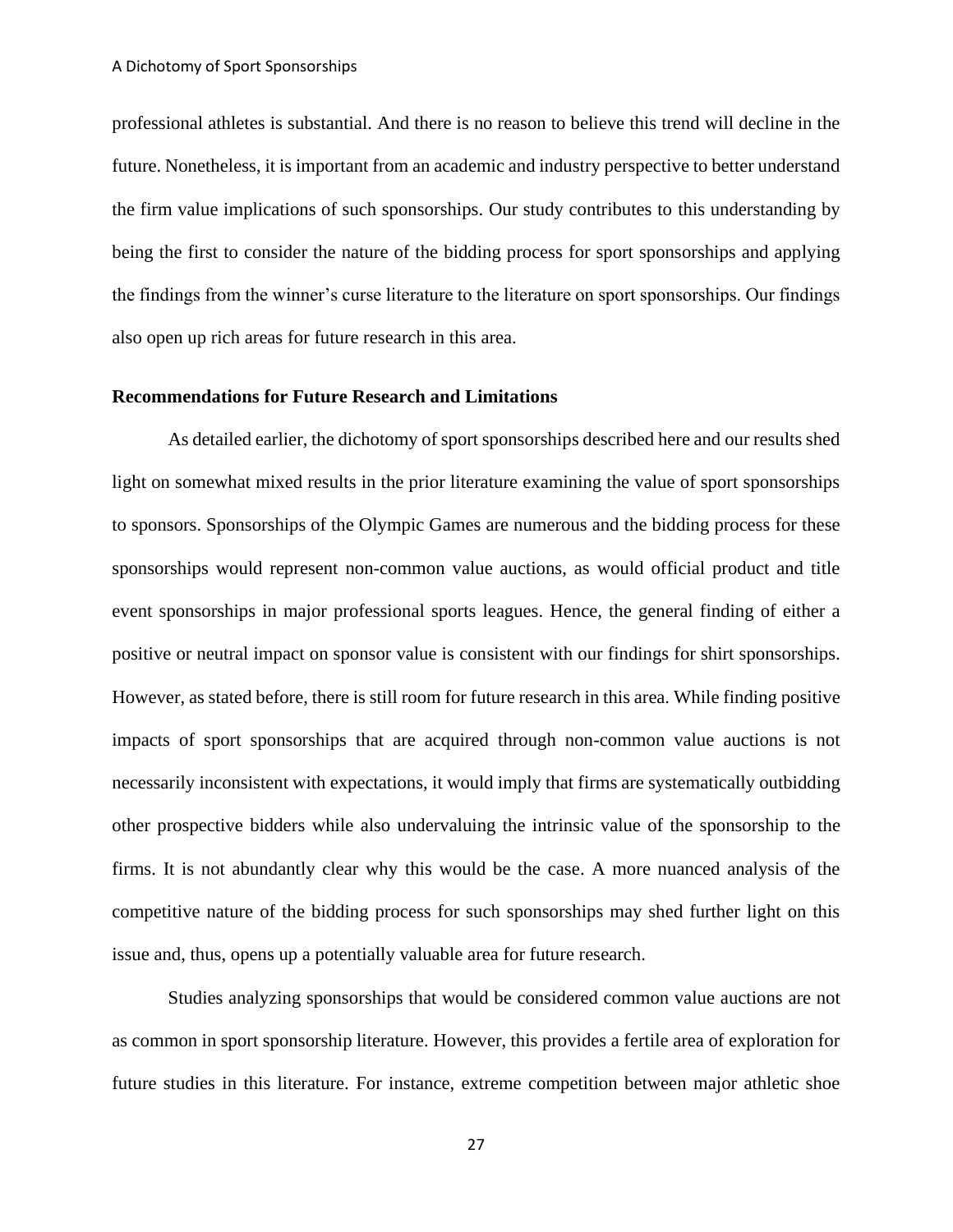#### A Dichotomy of Sport Sponsorships

brands for endorsement deals with star-level NBA basketball players would be a prime example of common value auctions. Indeed, apparel brand endorsement deals with individual athletes are becoming increasingly common. More closely tied to our sample, NCAA Division I athletic programs are now permitted to negotiate sponsorship deals with apparel companies in the same way professional football clubs negotiate kit deals. Analysis of these or similar sponsorships could provide further evidence to support the important distinctions we draw between sport sponsorships involving common and non-common value auctions.

As with prior studies examining the shareholder value implications of sport sponsorship, the size of our sample limits the likelihood of strong statistical significance. While our sample is substantially larger than those in many previous studies, this limitation still holds. Furthermore, the necessity to divide our sample into kit and shirt sponsorships to test our hypotheses results in subsamples that exacerbate this concern. An additional limitation of our study is the focus on one sport. While this allows for a clean comparison between common and non-common value auctions for sport sponsorships, it does not provide direct evidence that the results are generalizable. Our results are also found in the context of highly visible, highly valuable global sport brands as we focus on sponsorships involving the preeminent global sport – football. This suggests the need for future research in the context of other sport-related sponsorships, allowing further investigation of whether our findings are generalizable.

#### **Conclusion**

The results of this study suggest that shareholders differentiate between sport sponsorships when assessing their firm value implications. This differentiation occurs because the bidding process for some sport sponsorships represents a common value auction while others do not. As common value auctions are prone to winner's curse, the winning bidders of such auctions can

28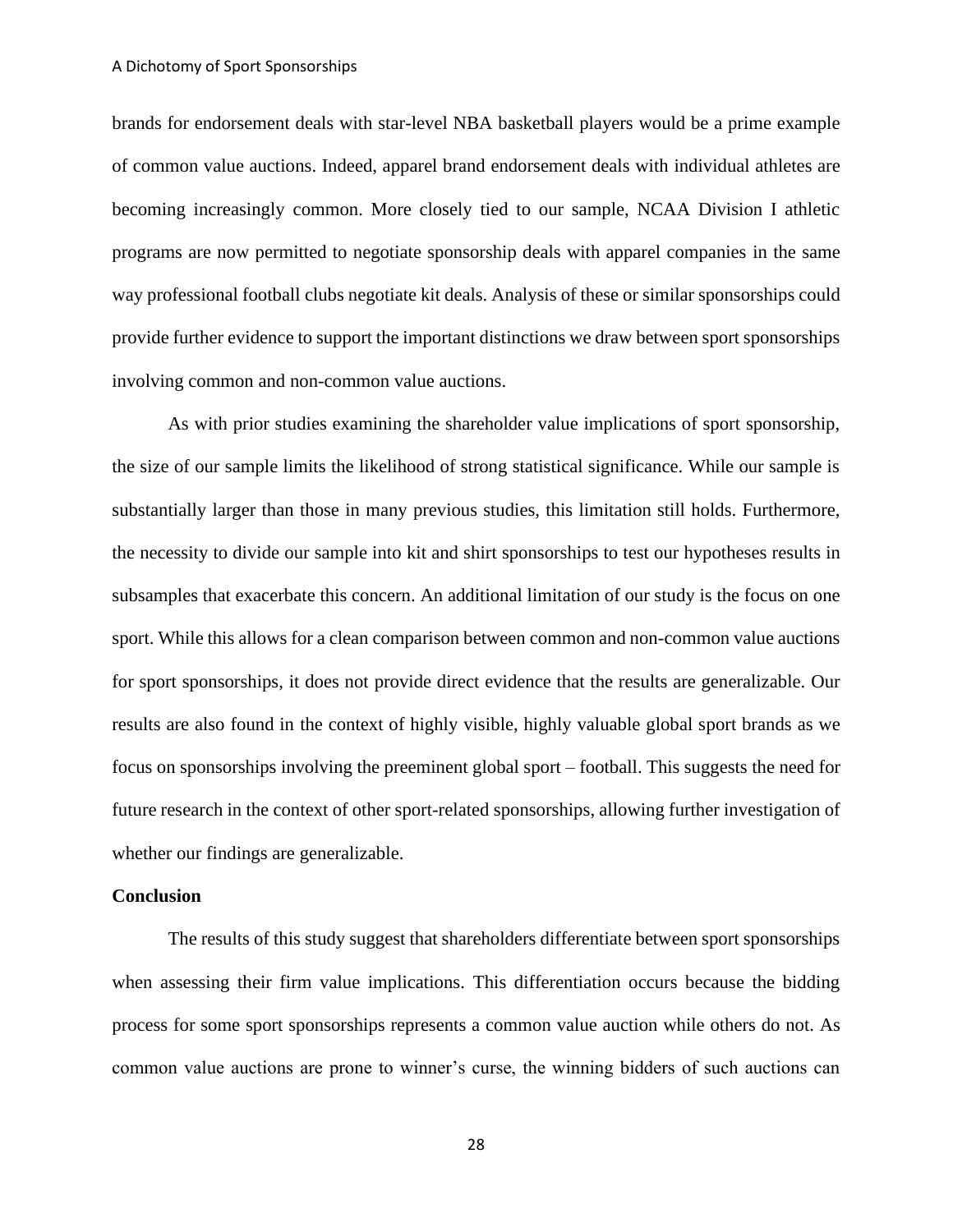#### A Dichotomy of Sport Sponsorships

expect a negative impact on firm value, on average. Winner's curse does not apply to non-common value auctions, so the bidding process for sponsorships that take this form of auction will have a far less likelihood of resulting in negative firm value impacts. Thus, the important distinction between these types of sport sponsorships may help to explain the variance in the findings on the firm value implications of sport sponsorships in the extant literature.

The sport sponsorships we analyze include the sponsoring of leading professional football (referred to more commonly as soccer in the United States) clubs. Specifically, the sponsorships include the sponsoring of club kits (the brand of the shirts, shorts, and socks worn by the club) and corporate logo sponsorships on the jerseys of these same clubs (typically a large logo on the players' chests). We argue that kit sponsorships represent a common value auction and are subject to winner's curse. On the other hand, shirt sponsorships do not represent a common value auction and are, therefore, not subject to winner's curse. Thus, given the distinction between these two types of sponsorship, one should expect these sponsorships to have different firm value implications for the sponsoring entity.

Our results indeed suggest that the market values kit and shirt sponsorships in a way that is consistent with the dynamics of common and non-common value auctions. Kit sponsorships are found to be met with negative reactions by sponsoring firms' shareholders through negative sponsor stock returns, on average, around the public announcement of the sponsorship. However, we find that the market reaction to shirt sponsorships is neutral (sponsor stock returns around the announcement date of the sponsorship are zero, on average), suggesting these sponsorships are acquired at market clearing prices. We also provide evidence that the average sponsor stock returns around the announcements of kit sponsorship deals are economically and statistically significantly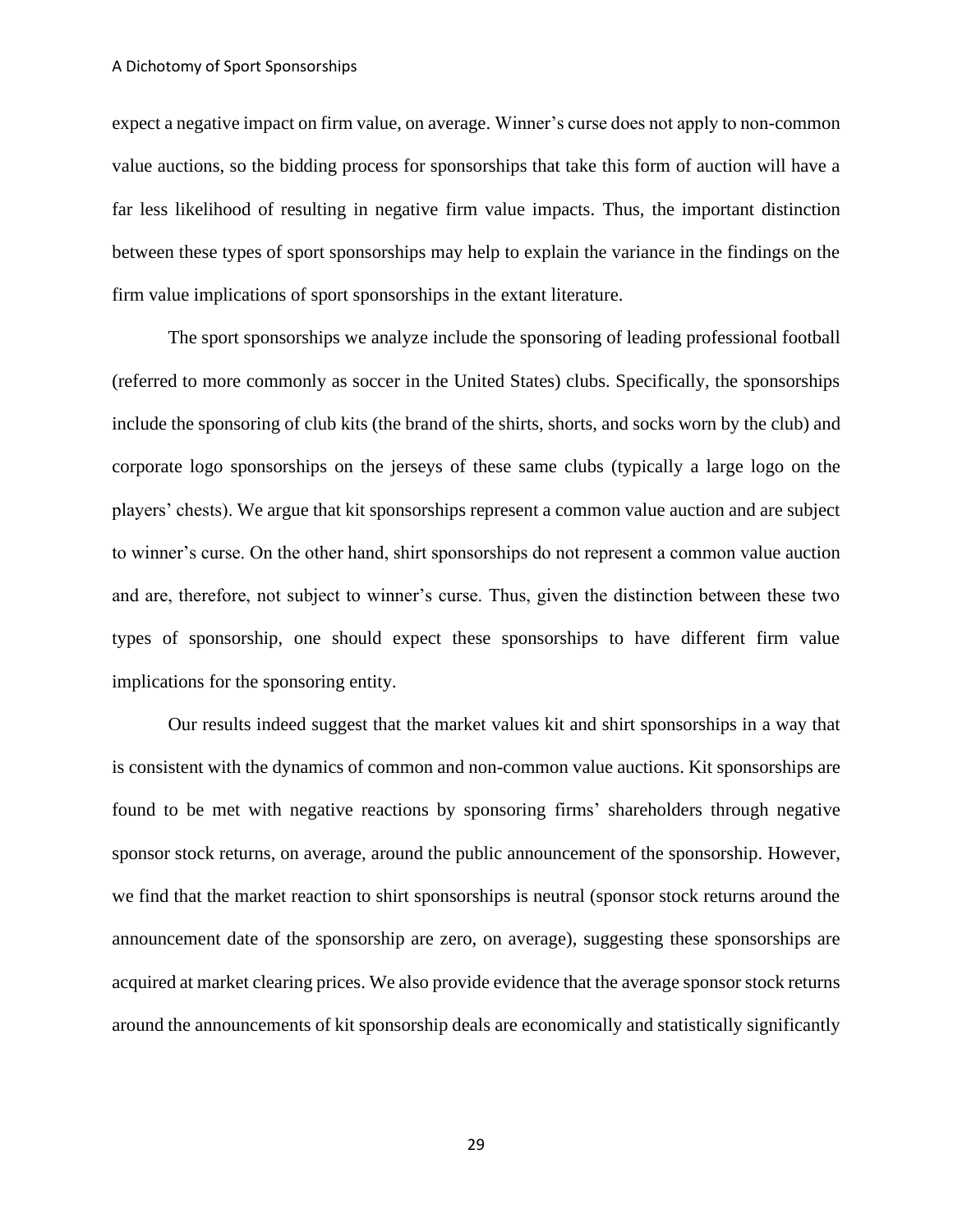lower than that for shirt sponsorships, especially for deals involving clubs in the top four professional football leagues globally.

While these results are specific to our sample, the broader academic literature has illustrated the impact common value auctions have on the firm value implications of the winning bidders in many other contexts. Thus, it seems reasonable that our results would generalize to other sport-related sponsorships. Nonetheless, as our study analyzes sponsorships specific to the preeminent global professional sport, football, differentiation between types of sport sponsorships in other sport-related contexts provides a fertile ground for additional research to shed further light on whether the results here are generalizable. Our study is the first to make the important distinction between common and non-common value auctions in the context of sport sponsorships to show their impact on the firm value implications of these sponsorships. We encourage future research to explore the topics presented and examined here in different contexts to expand our knowledge on the topic.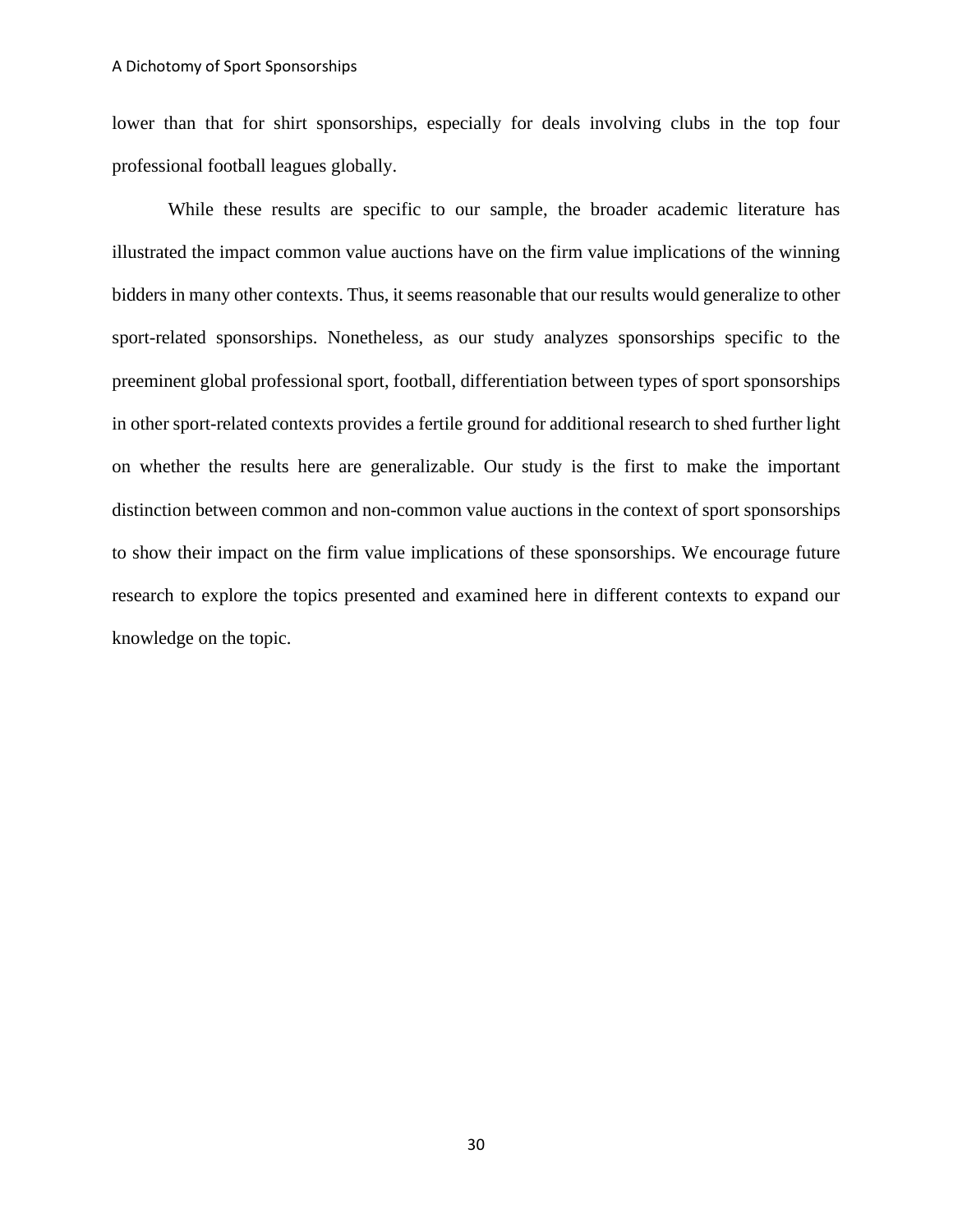#### **References**

- Agrawal, J., & Kamakura, W. A. (1995). The economic worth of celebrity endorsers: An event study analysis. *Journal of Marketing*, 59(3), 56-62.
- Amis, J., Pant, N., & Slack, T. (1997). Achieving a Sustainable Competitive Advantage: A Resource-Based View of Sport Sponsorship. *Journal of Sport Management*, 11(1), 80-96.
- Amis, J., Slack, T., & Berrett, T. (1999). Sport sponsorship as distinctive competence. *European Journal of Management*, 33(3/4), 250-272.
- Automotive News (2014). GM remains bullish in Chevrolet-Manchester United sponsorship deal. July 25, 2014.
- Badertscher, B. A., Hribar, S. P., & Jenkins, N. T. (2011). Informed trading and the market reaction to accounting restatements. *Accounting Review*, 86(5), 1519-1547.
- Bajari, P., & Hortaçsu, A. (2003). The Winner's Curse, Reserve Prices, and Endogenous Entry: Empirical Insights from eBay Auctions. *The RAND Journal of Economics*, 34(2), 329-355.
- Baxter, K. (2014). Manchester United to unveil new uniform. Retrieved from: http://www.latimes.com/sports/sportsnow/la-sp-sn-manchester-united-new-uniformchevrolet-20140706-story.html
- Berman, G., Brooks, R., & Davidson, S. (2000), The Sydney Olympic Games announcement and Australian stock market reaction. *Applied Economic Letters*, 12, 781-784.
- Bergh, D. D., & Gibbons, P. (2011). The stock market reaction to the hiring of management consultants: A signalling theory approach. *Journal of Management Studies*, 48(3), 544- 567.
- Boone, A. L., & Mulherin, J. H. (2008). Do auctions induce a winner's curse? New evidence from the corporate takeover market. *Journal of Financial Economics*, 89(1), 1-19.
- Bouchet, A., Doellman, T.W., Troilo, M., & Walkup, B.R. (2015). The impact on international football matches on primary sponsors and shareholder wealth. *Journal of Sport Management*, 29(2), 200-210.
- Bouchet, A., Doellman, T.W., Troilo, M., & Walkup, B.R. (2017). Preempting the competition: How do shareholders view sponsorships in the sport apparel industry? *Journal of Sport Management*, 31(3), 276-287.
- Capen, E. C., Clapp, R. V., & Campbell, W. M. (1971). Competitive Bidding in High-Risk Situations. *Journal of Petroleum Technology*, 23(6), 641-653.
- Cassing, J., & Douglas, R. W. (1980). Implications of the Auction Mechanism in Baseball's Free Agent Draft. *Souther Economic Journal*, 47, 110-121.
- Clark, J. M., Cornwell, T. B., & Pruitt, S. W. (2009). The impact of title event sponsorship announcements on shareholder wealth. *Marketing Letters*, 20(2), 169-182.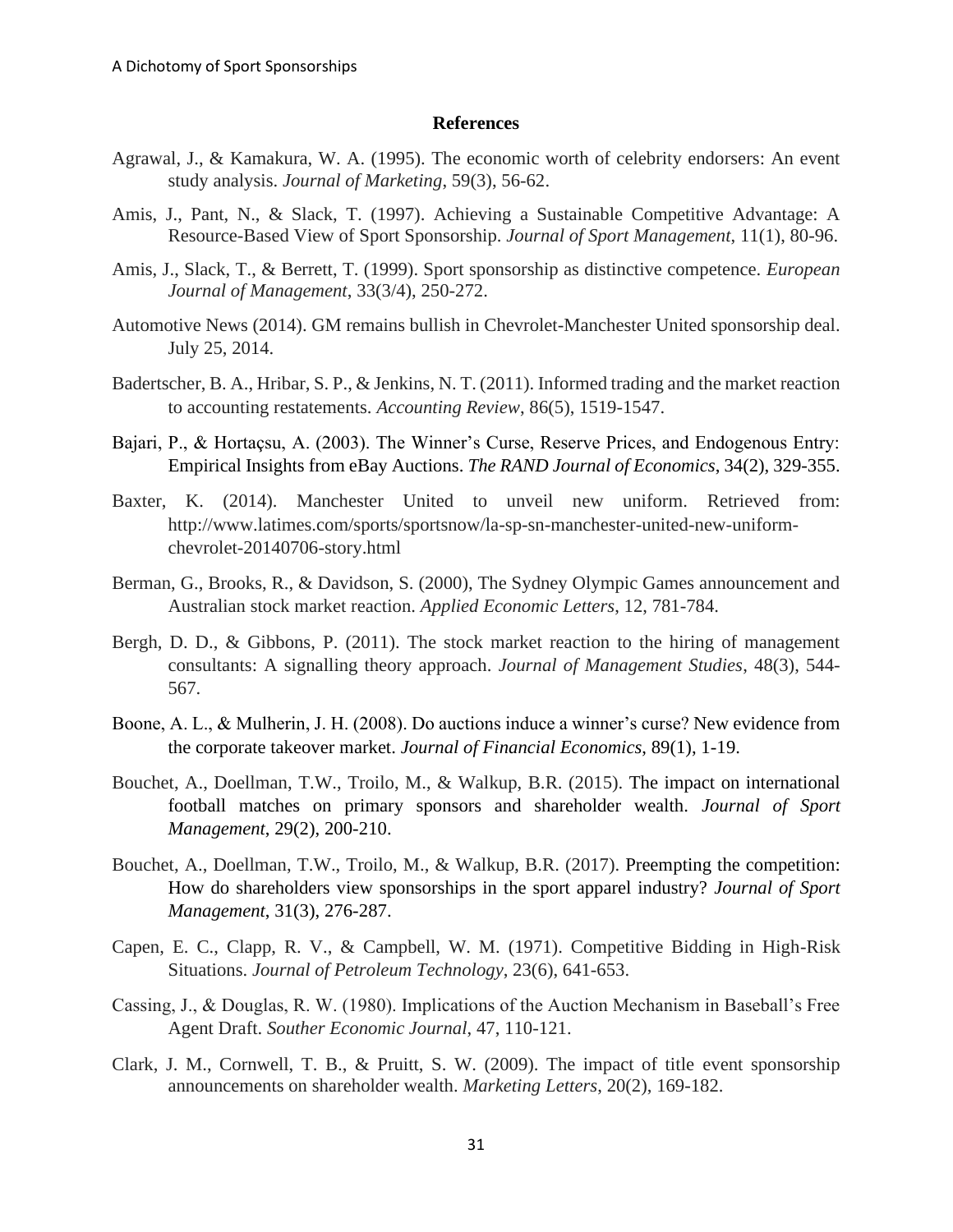- Cornwell, T., Pruitt, S. & Clark, J. (2005), The relationship between major league sports' official sponsorship announcement and the stock prices of sponsorship firms. *Journal of the Academy of Marketing Science*, 33(4), 401-412.
- Cornwell, B., Weeks, C., and Roy, D. (2005). Sponsorship-linked marketing: opening the black box. *Journal of Advertising*, 34(2), 21-42
- Demir, R., & Söderman, S. (2015). Strategic sponsoring in professional sport: a review and conceptualization. *European Sport Management Quarterly*, *15*(3), 271-300.
- Fama, E. F., Fisher, L., Jensen, M. C., & Roll, R. (1969). The adjustment of stock prices to new information. *International Economic Review*, 10(1), 1-21.
- Farrell, K. A., & Frame, W. S. (1997). The value of Olympic sponsorships: who is capturing the gold? *Journal of Market-Focused Management*, *2*(2), 171-182.
- Farrelly, F., & Quester, P. (2005). Investigating large-scale sponsorship relationships as comarketing alliances. *Business Horizons*, *48*(1), 55-62.
- Fizel, J., & McNeil, C. R. (2015). Bowling for Dollars Title Sponsorship of College Football Bowls. *Journal of Sports Economics*, 18(2), 162-181.
- Forbes (2014). The World's Most Valuable Soccer Teams 2014. Retrieved from: [http://www.forbes.com/pictures/ehkm45figmg/1-real-madrid/.](http://www.forbes.com/pictures/ehkm45figmg/1-real-madrid/)
- Garcia, A. (2016). NBA becomes first major US sports league to allow ads on jerseys. CNN Money. Retrieved from [https://money.cnn.com/2016/04/15/news/nba-jerseys-corporate](https://money.cnn.com/2016/04/15/news/nba-jerseys-corporate-sponsors/index.html)[sponsors/index.html.](https://money.cnn.com/2016/04/15/news/nba-jerseys-corporate-sponsors/index.html)
- Goetzmann, W. N., & Spiegel, M. (1995). Private value components, and the winner's curse in an art index. *European Economic Review*, 39(3-4), 549-555.
- Hess, A. (2018) As Cristiano Ronaldo joins Juventus the team sells \$60 million worth of his jersey in 24 hours. CNBC.com Retrieved from: [https://www.cnbc.com/2018/07/18/juventus](https://www.cnbc.com/2018/07/18/juventus-sold-over-60-million-of-ronaldo-jerseys-in-just-one-day.html)[sold-over-60-million-of-ronaldo-jerseys-in-just-one-day.html](https://www.cnbc.com/2018/07/18/juventus-sold-over-60-million-of-ronaldo-jerseys-in-just-one-day.html)
- Hino, Y. & Takeda, F. (2020). Market reaction to sport sponsorship announcements: comparison between sponsors and their rivals. *Sport Management Review*, 23(3), 401-413.
- Horton, J., & Serafeim, G. (2010). Market reaction to and valuation of IFRS reconciliation adjustments: first evidence from the UK. *Review of Accounting Studies*, 15(4), 725-751.
- IEG (2018). What sponsors want & where dollars will go in 2018. Retrieved from: <http://www.sponsorship.com/IEG/files/f3/f3cfac41-2983-49be-8df6-3546345e27de.pdf>
- Jensen, J. (2016). Assessing corporate demand for sponsorship: marketing costs in the financial services industry. *Marketing Letters,* 28(2), 1-11.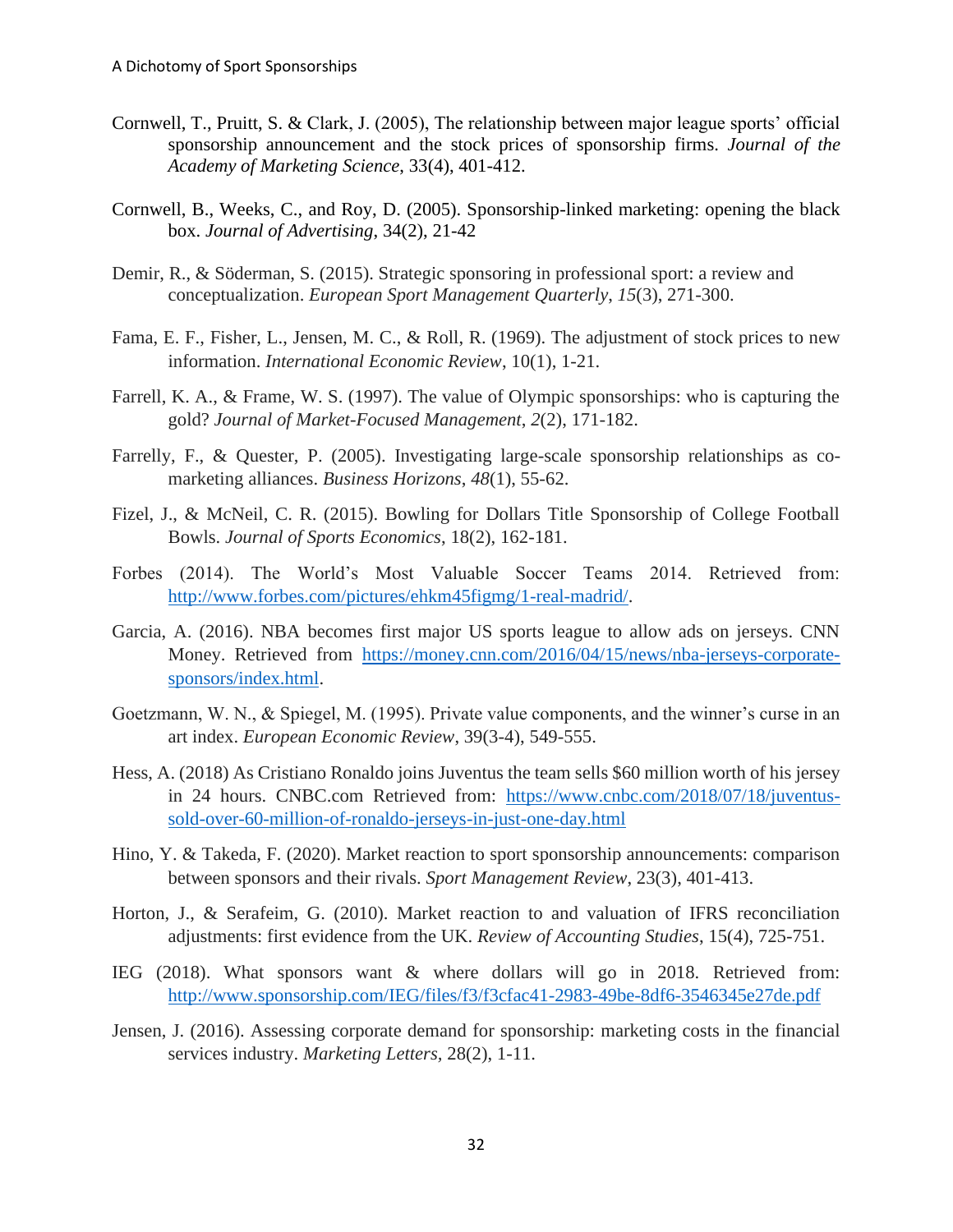- Jensen, J. A., & Cobbs, J. B. (2014). Predicting return on investment in sport sponsorship. *Journal of Advertising Research*, *54*(4), 435-447.
- Jensen, J., Cobbs, J. & Turner, B. (2016). Evaluating sponsorship through the lens of the resourcebased view: the potential for sustained competitive advantage. *Business Horizons*. 59(2), 163-173.
- Kagel, J. H., & Levin, D. (1986). The Winner's Curse and Public Information in Common Value Auctions. *The American Economic Review*, 76(5), 894-920.
- Keloharju, M. (1993). The winner's curse, legal liability, and the long-run price performance of initial public offerings in Finland. *Journal of Financial Economics*, 34(2), 251-277.
- Kim, M., & McAlister, L. M. (2011). Stock market reaction to unexpected growth in marketing expenditure: negative for sales force, contingent on spending level for advertising. *Journal of Marketing*, 75(4), 68-85.
- Ladousse, C. (2009). How Lenovo deploys powerful creative sponsorship activation techniques for a global brand. *Journal of Sponsorship,* 2(3), 199-205.
- Larcker, D. F., Ormazabal, G., & Taylor, D. J. (2011). The market reaction to corporate governance regulation. *Journal of Financial Economics*, 101(2), 431-448.
- Levis, M. (1990). The winner's curse problem, interest costs and the underpricing of initial public offerings. *The Economic Journal*, 100(399), 76-89.
- MacKinlay, A. C. (1997), Event studies in economics and finance. *Journal of Economic Literature*, 35(1), 13-39.
- Masulis, R. W., & Mobbs, S. (2011). Are all inside directors the same? Evidence from the external directorship market. *Journal of Finance*, 66(3), 823-872.
- Meenaghan, J. (1983). Commercial Sponsorship. *European Journal of Marketing*, 17(7), 5-73.
- Mishra, D. P., Bobinski Jr, G. S., & Bhabra, H. S. (1997). Assessing the economic worth of corporate event sponsorships: A stock market perspective. *Journal of Market-Focused Management*, *2*(2), 149-169.
- Miyazaki, A. D., & Morgan, A. G. (2001). Assessing the Market Value of Sponsoring: Corporate Olympic Sponsorships. *Journal of Advertising Research*, *41*(1), 9-15.
- Mori, K., Morino, T., & Takeda, F. (2020). Does athletes' performance influence a sponsor's market value? Forthcoming *Journal of Advertising Research*.
- Preuss, H. (2004). The economics of staging the Olympics: A comparison of the games, 1977- 2008. Northampton, MA: Edward Elgar Publishing.
- Pruitt, S. W., Cornwell, T. B., & Clark, J. M. (2004). The NASCAR phenomenon: auto racing sponsorships and shareholder wealth. *Journal of Advertising Research*, 44(3), 281-296.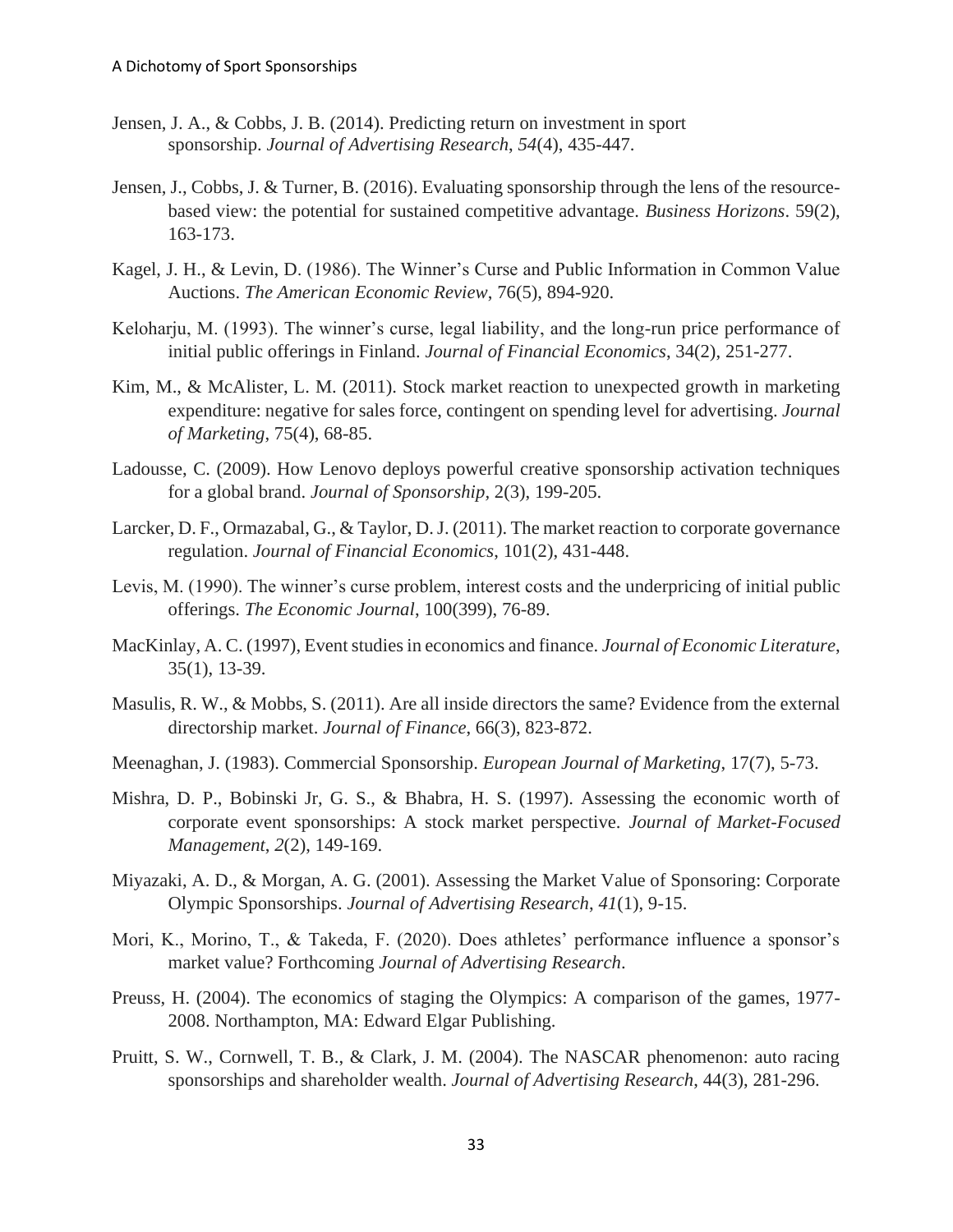- Quester, P. and Farrelly, F. (1998). Brand association and memory decay effects of sponsorship: the case of the Australian Formula One Grand Prix. *Journal of Product and Brand Management*, 7(6), 539-556
- Richter, F. (2020). Super Bowl Can't Hold the Candle to the Biggest Game in Soccer. Statista.com. Retried from [https://www.statista.com/chart/16875/super-bowl-viewership-vs-world-cup](https://www.statista.com/chart/16875/super-bowl-viewership-vs-world-cup-final/#:~:text=According%20to%20FIFA%2C%20last%20year)[final/#:~:text=According%20to%20FIFA%2C%20last%20year's,in%20over%20its%209](https://www.statista.com/chart/16875/super-bowl-viewership-vs-world-cup-final/#:~:text=According%20to%20FIFA%2C%20last%20year) [0%20minutes.](https://www.statista.com/chart/16875/super-bowl-viewership-vs-world-cup-final/#:~:text=According%20to%20FIFA%2C%20last%20year)
- Sale, C. & Lawton, M. (2014, July 14). Manchester United seal 750M kit deal with Adidas after ending 13 seasons with Nike. Daily Mail. Retrieved from [http://www.dailymail.co.uk/sport/football/article-2691296/Manchester-United-seal-70m](http://www.dailymail.co.uk/sport/football/article-2691296/Manchester-United-seal-70m-year-kit-deal-Adidas-ending-13-seasons-Nike.html)[year-kit-deal-Adidas-ending-13-seasons-Nike.html](http://www.dailymail.co.uk/sport/football/article-2691296/Manchester-United-seal-70m-year-kit-deal-Adidas-ending-13-seasons-Nike.html)
- Scholes, M. & Williams, J. (1977), Estimating betas from nonsynchronous data. *Journal of Financial Economics*, 5(3), 309-327.
- Thaler, R. H. (1988). Anomalies: The Winner's Curse. *Journal of Economic Perspectives*, 2(1), 191-202.
- Varaiya, N. P. & Ferris, K. R. (1987). Overpaying in corporate takeovers: The winner's curse. *Financial Analysts Journal*, 43(3), 64-70.
- Von Thadden, E. L. (2004). Asymmetric information, bank lending and implicit contracts: the winner's curse. *Finance Research Letters*, 1(1), 11-23.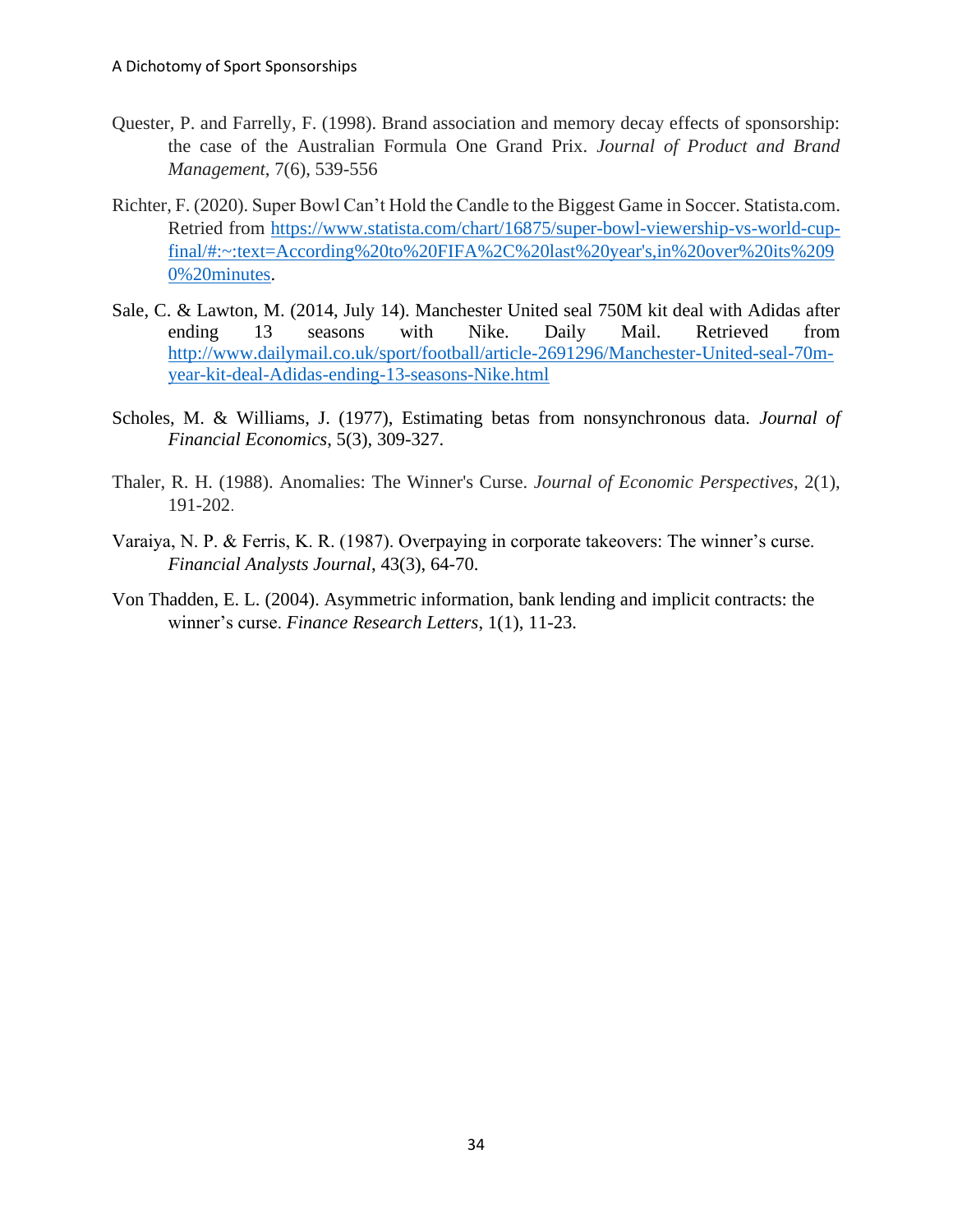# **Summary Statistics**

| Variable    | N   | Mean      | St. Dev.    | Median   | 25%     | 75%      | Percent |
|-------------|-----|-----------|-------------|----------|---------|----------|---------|
| EliteLeague | 388 |           |             |          |         |          | 54.64%  |
| KitSponsor  | 388 |           |             |          |         |          | 54.90%  |
| FirmSize    | 128 | \$165,262 | \$1,194,547 | \$21,315 | \$4.165 | \$48,113 |         |
| RelativeGDP | 384 | 0.95      | 0.56        | 0.74     | 0.69    | 0.86     |         |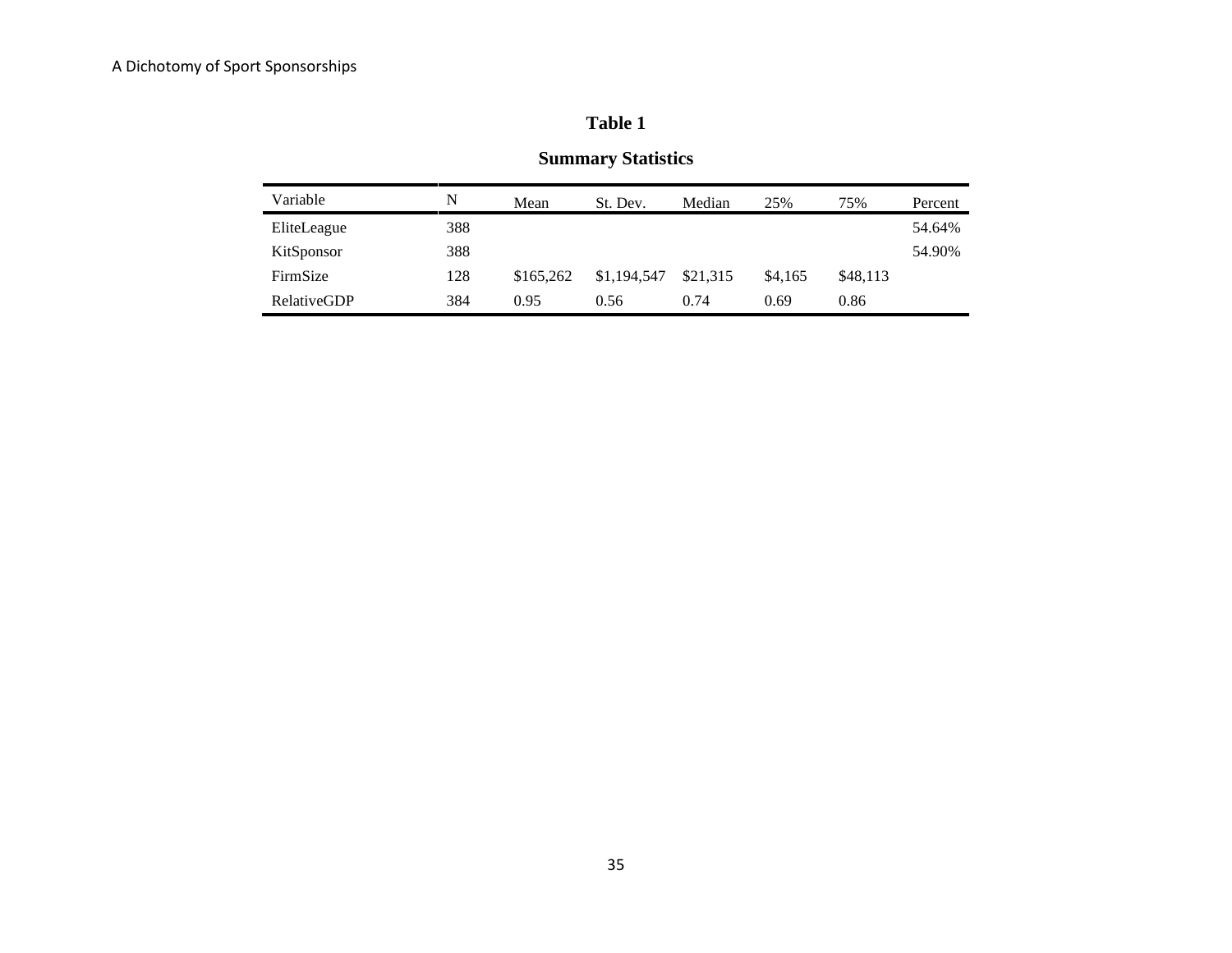| Event Interval | Coefficient<br><b>T-Statistics</b> | # $Pos:$ # Neg<br>% Positive |  |  |
|----------------|------------------------------------|------------------------------|--|--|
| $-1$ to 1      | $-0.107\%$                         | 177/211                      |  |  |
|                | $(-0.68)$                          | 45.62%                       |  |  |
| $-2$ to 2      | $-0.232%$                          | $***$<br>168/220             |  |  |
|                | $(-1.17)$                          | 43.30%                       |  |  |
| $-3$ to 3      | $-0.456%$                          | $***$<br>***<br>161/227      |  |  |
|                | $(-1.97)$                          | 41.49%                       |  |  |
| $-5$ to 5      | $-0.162%$                          | *<br>165/223                 |  |  |
|                | $(-0.58)$                          | 42.53%                       |  |  |
| N              |                                    | 388                          |  |  |

# **Event Study Results – Full Sample**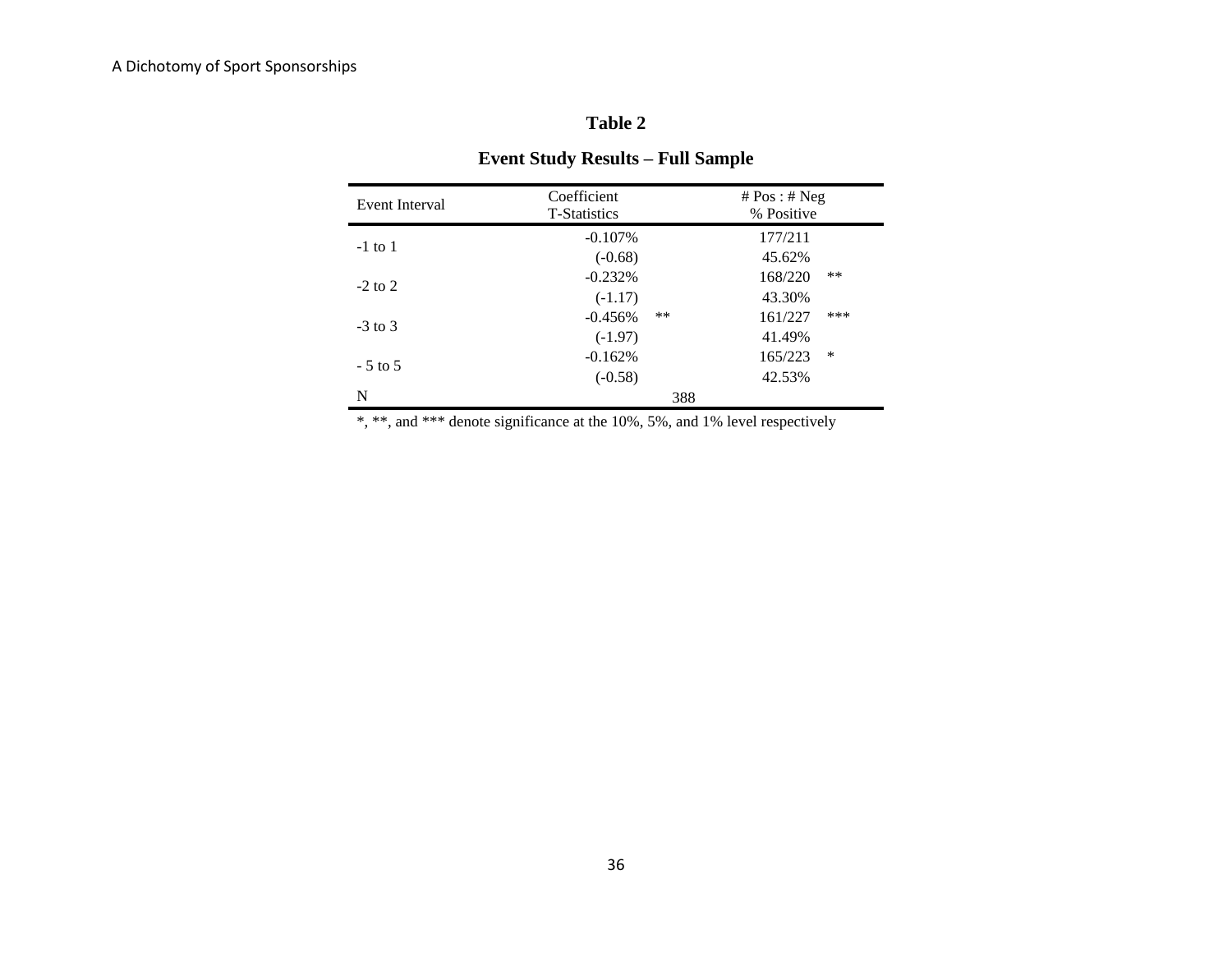|  |  |  | <b>Event Study Results – Kit vs Shirt Sponsorships</b> |
|--|--|--|--------------------------------------------------------|
|--|--|--|--------------------------------------------------------|

|                | Kit Sponsorships                   |       |                             | <b>Shirt Sponsorships</b> | Difference in                      |                             |                 |
|----------------|------------------------------------|-------|-----------------------------|---------------------------|------------------------------------|-----------------------------|-----------------|
| Event Interval | Coefficient<br><b>T-Statistics</b> |       | # $Pos/# Neg$<br>% Positive |                           | Coefficient<br><b>T-Statistics</b> | $# Pos/H$ Neg<br>% Positive | Means           |
| $-1$ to 1      | $-0.450%$                          | $***$ | 86/127                      | ***                       | 0.310\%                            | 91/84                       | **<br>$-0.760%$ |
|                | $(-2.18)$                          |       | 40.38%                      |                           | (1.288)                            | 52.00%                      | $(-2.41)$       |
| $-2$ to 2      | $-0.347\%$                         |       | 90/123                      | **                        | $-0.091\%$                         | 78/97                       | $-0.256%$       |
|                | $(-1.30)$                          |       | 42.25%                      |                           | $(-0.31)$                          | 45.14%                      | $(-0.64)$       |
| $-3$ to 3      | $-0.731\%$                         | $***$ | 82/131                      | ***                       | $-0.121%$                          | 79/96                       | $-0.610%$       |
|                | $(-2.37)$                          |       | 38.50%                      |                           | $(-0.35)$                          | 45.14%                      | $(-1.31)$       |
| $-5$ to 5      | $-0.349%$                          |       | 86/127                      | **                        | 0.066%                             | 79/96                       | $-0.415%$       |
|                | $(-0.98)$                          |       | 40.38%                      |                           | (0.15)                             | 45.14%                      | $(-0.74)$       |
| N              |                                    | 213   |                             |                           |                                    | 175                         |                 |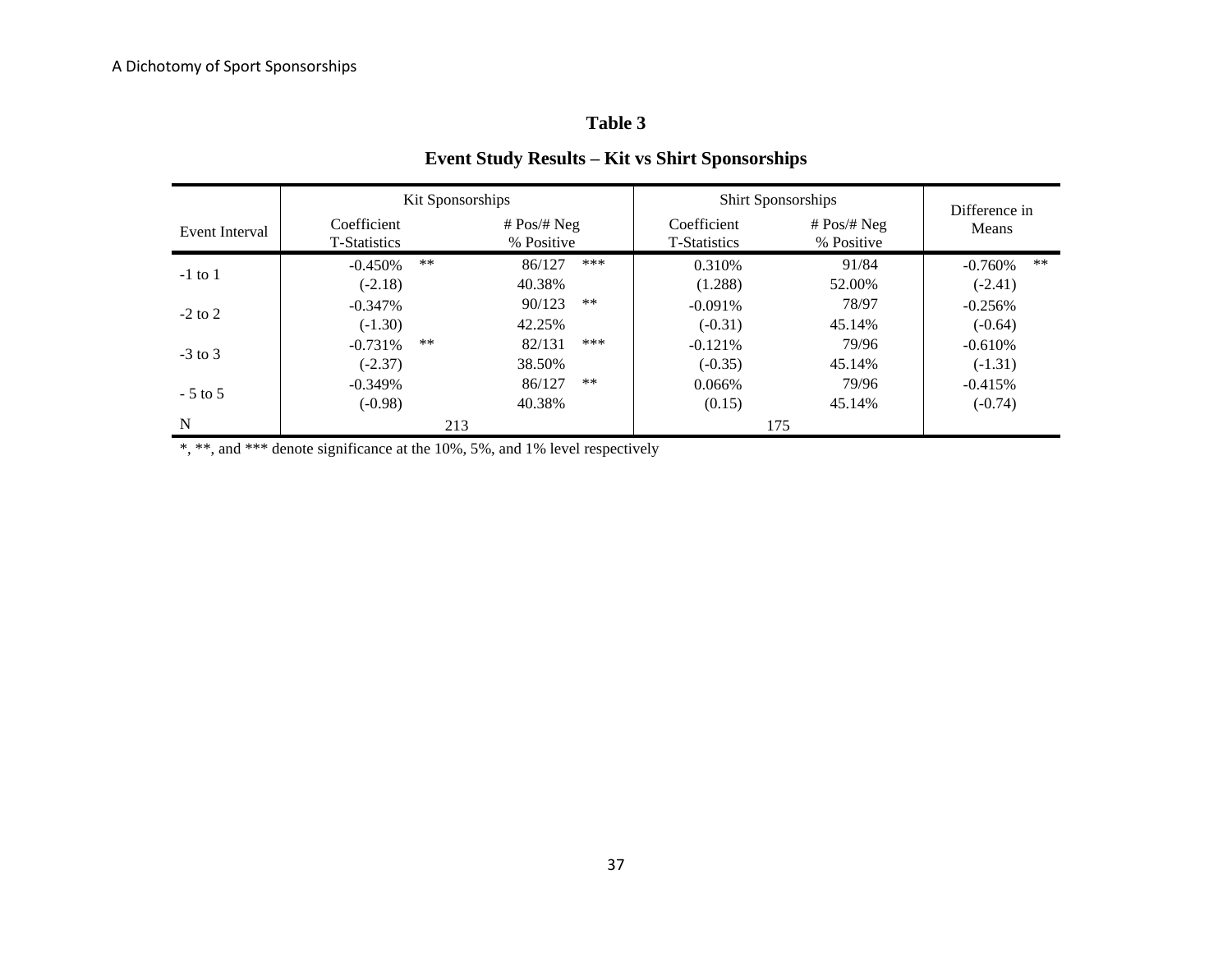|                | Kit Sponsorships $-$<br>Elite League Only |                           | Shirt Sponsorships $-$<br>Elite League Only | Difference in               |                               |
|----------------|-------------------------------------------|---------------------------|---------------------------------------------|-----------------------------|-------------------------------|
| Event Interval | Coefficient<br><b>T</b> -Statistics       | # Pos/H Neg<br>% Positive | Coefficient<br><b>T-Statistics</b>          | # $Pos/H$ Neg<br>% Positive | Means                         |
| $-1$ to 1      | ***<br>$-0.719%$<br>$(-2.91)$             | ***<br>43/73<br>37.07%    | *<br>$0.600\%$<br>(1.83)                    | 50/46<br>52.08%             | ***<br>$-1.320%$<br>$(-3.27)$ |
| $-2$ to 2      | $**$<br>$-0.670%$<br>$(-2.14)$            | ***<br>43/73<br>37.07%    | 0.202%<br>(0.47)                            | 43/53<br>44.79%             | ∗<br>$-0.872%$<br>$(-1.67)$   |
| $-3$ to 3      | $***$<br>$-0.995%$<br>$(-2.55)$           | 43/73<br>***<br>37.07%    | 0.159%<br>(0.32)                            | 42/54<br>43.75%             | ∗<br>$-1.154%$<br>$(-1.84)$   |
| $-5$ to 5      | $-0.723%$<br>$(-1.48)$                    | $***$<br>46/70<br>39.66%  | 0.506%<br>(0.83)                            | 43/53<br>44.79%             | $-1.229%$<br>$(-1.59)$        |
| N              | 116                                       |                           | 96                                          |                             |                               |

# **Event Study Results – Kit vs Shirt Sponsorships for Clubs in Elite Leagues**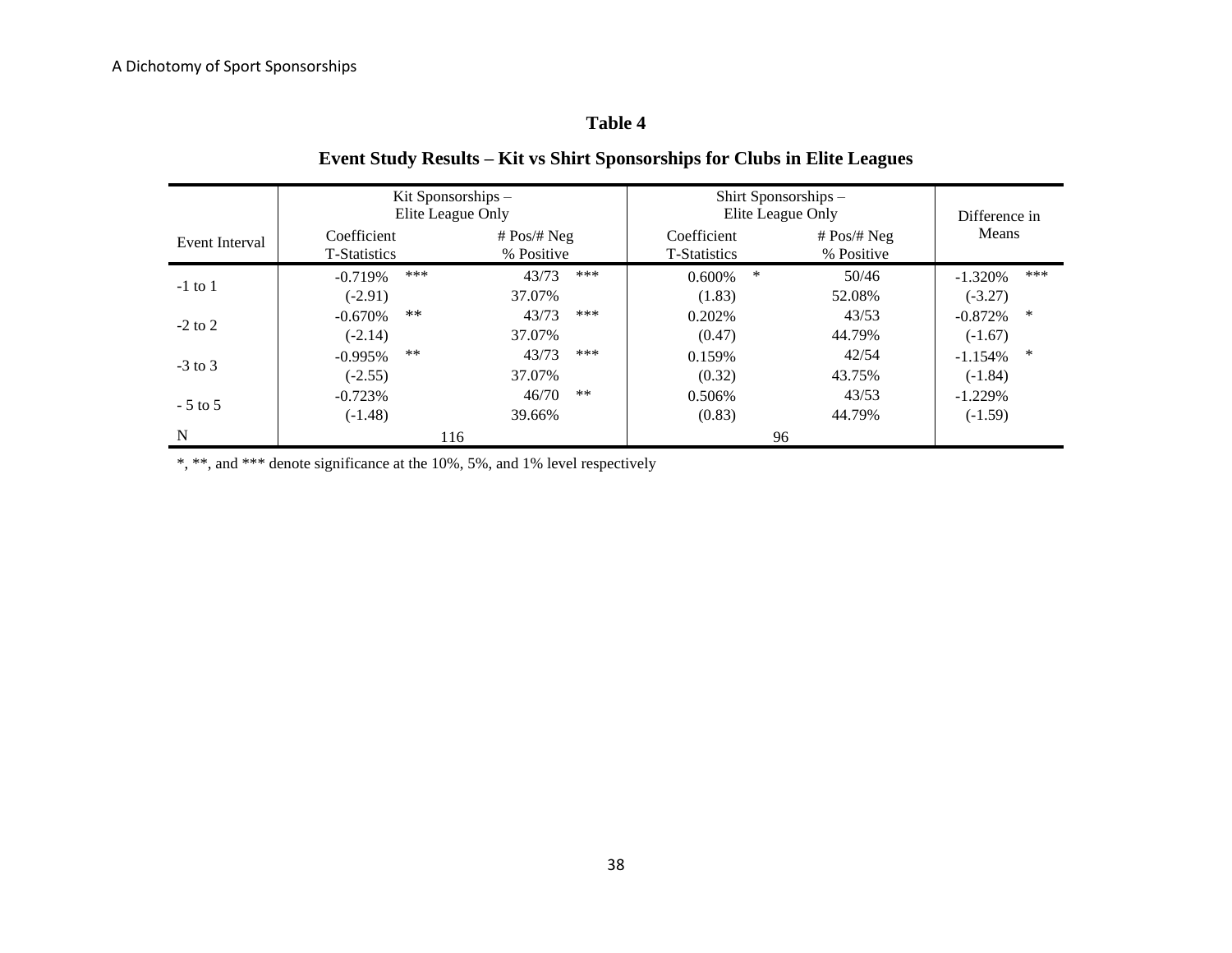# **Regression Analysis - CAAR of Event Window (-1, 1)**

|                    | (1)               | (2)               | (3)            |
|--------------------|-------------------|-------------------|----------------|
|                    | $***$<br>$-0.76%$ | $***$<br>$-0.76%$ | **<br>$-0.79%$ |
| KitSponsor         | $(-2.41)$         | $(-2.41)$         | $(-2.45)$      |
|                    |                   | $-0.03%$          | $-0.06%$       |
| EliteLeague        |                   | $(-0.11)$         | $(-0.16)$      |
| <b>RelativeGDP</b> |                   |                   | $-0.24%$       |
|                    |                   |                   | $(-0.75)$      |
| Constant           | 0.31%             | 0.33%             | 0.54%          |
|                    | (1.33)            | (1.13)            | (1.19)         |
| $R^{\wedge}2$      | 0.0148            | 0.0148            | 0.0202         |
| Sample Size (N)    | 388               | 388               | 384            |